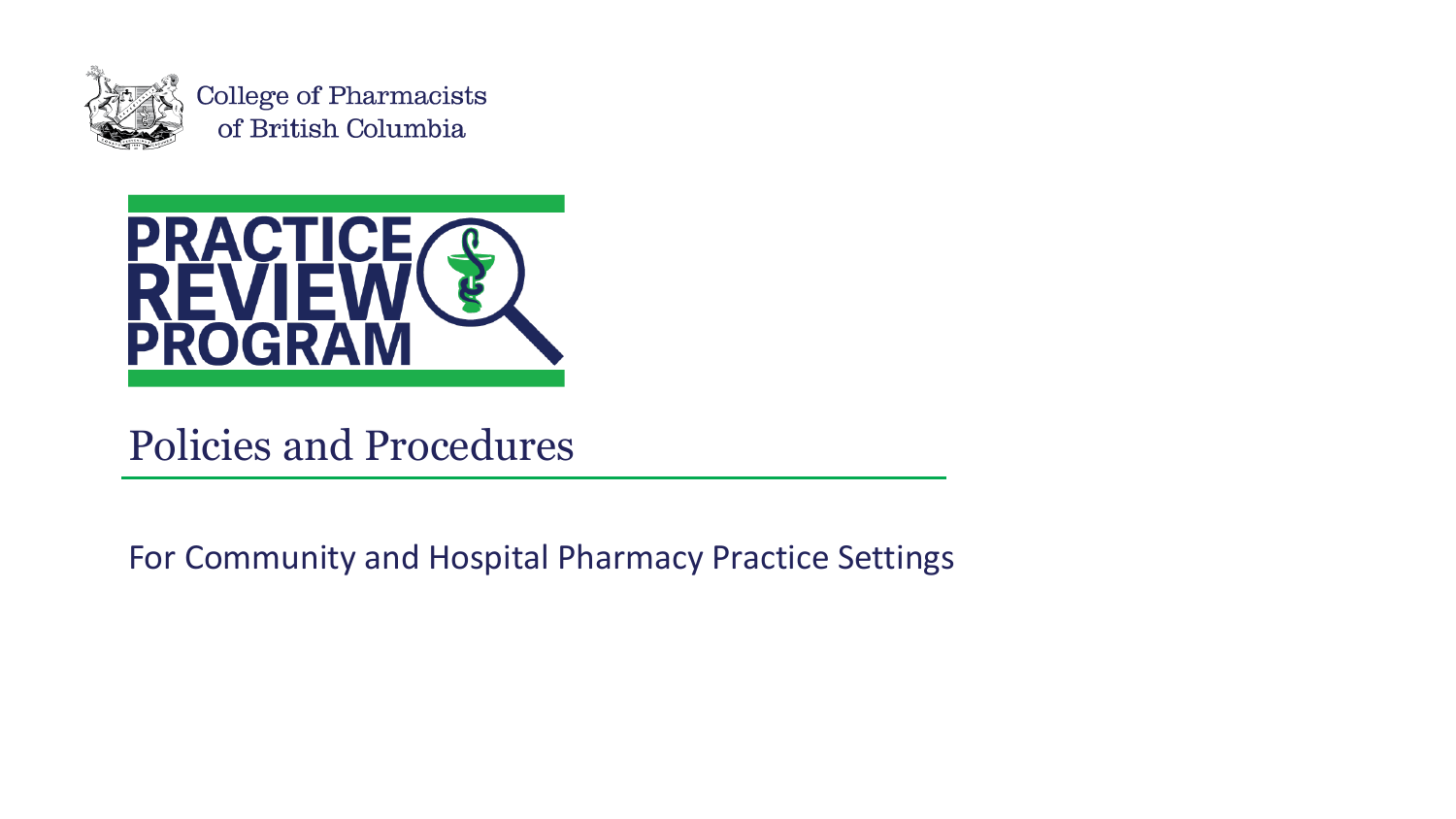#### Practice Review Program – Rationale

- Directed by the Board
- Directly assesses practice
- Focused on critical standards with greatest impact on public safety and quality enhancement
- Designed based on practice setting (Community/Hospital/Other)



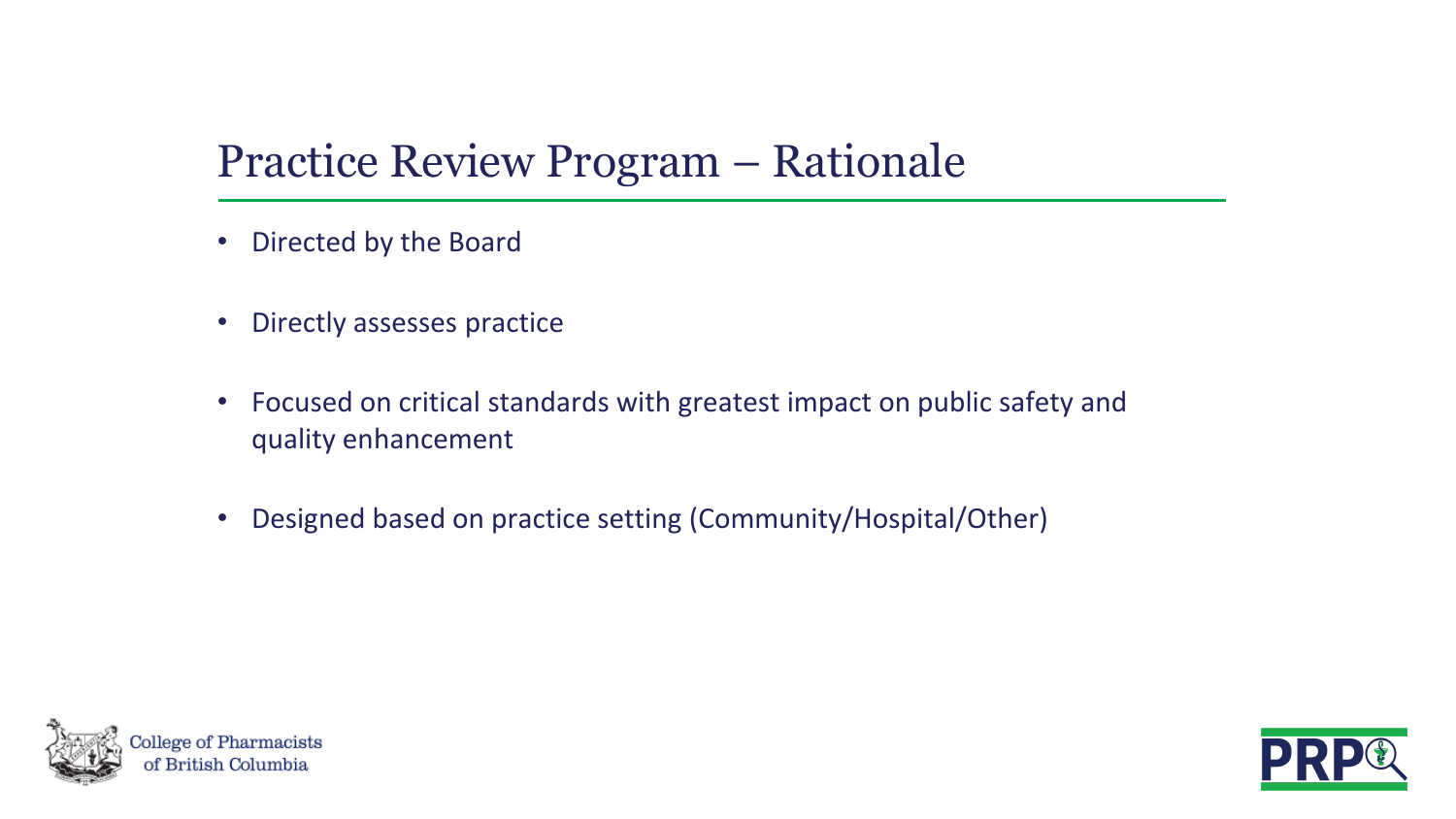#### Practice Review Program – Principles

- Comprehensive in scope
- Fair, equitable and consistent process
- Prioritized by known areas of need
- Demonstrated value
- Not unreasonably disruptive to pharmacy operations or the public
- Contributes to cohesive College processes



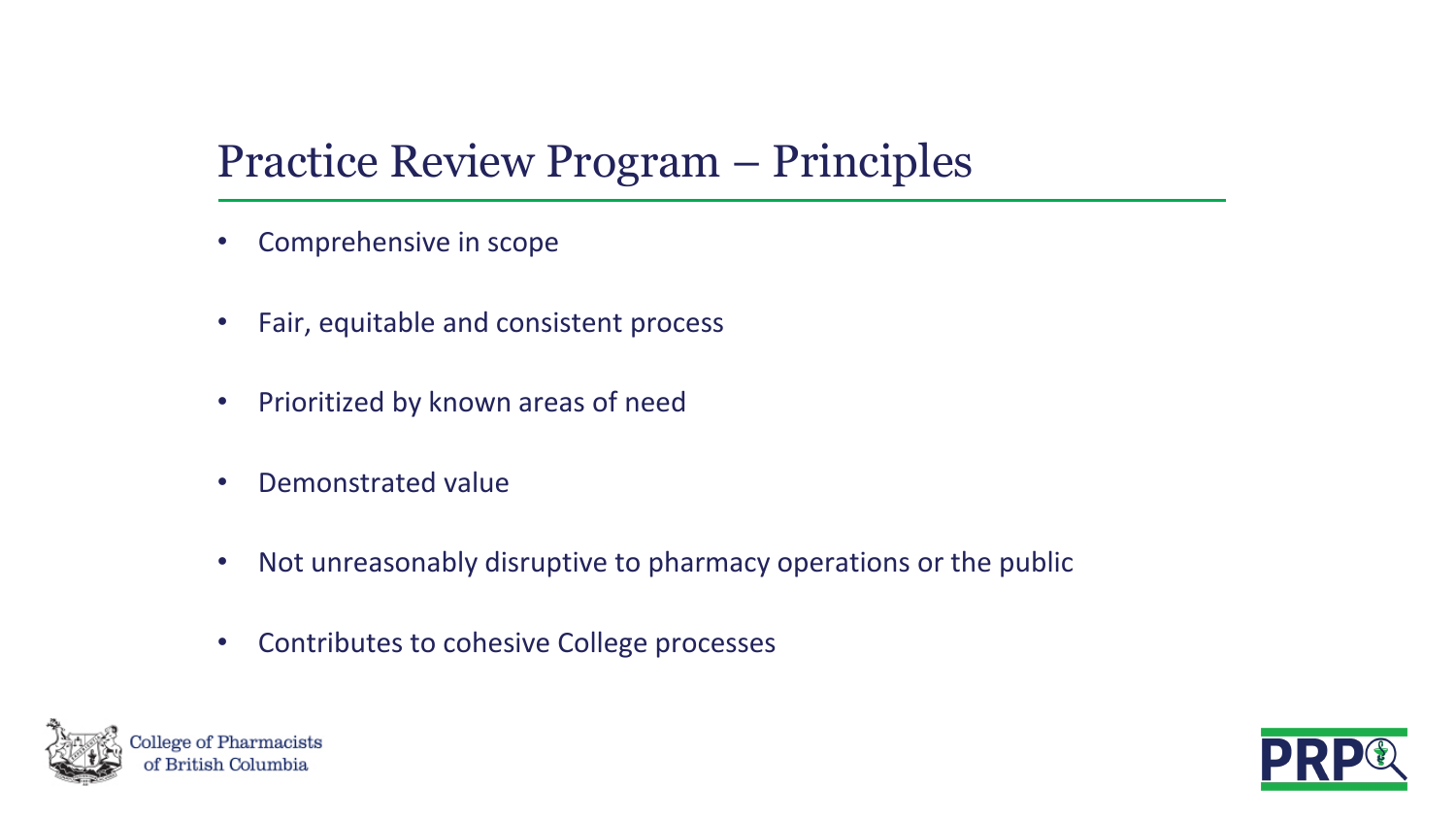## Practice Review Committee (PRC)



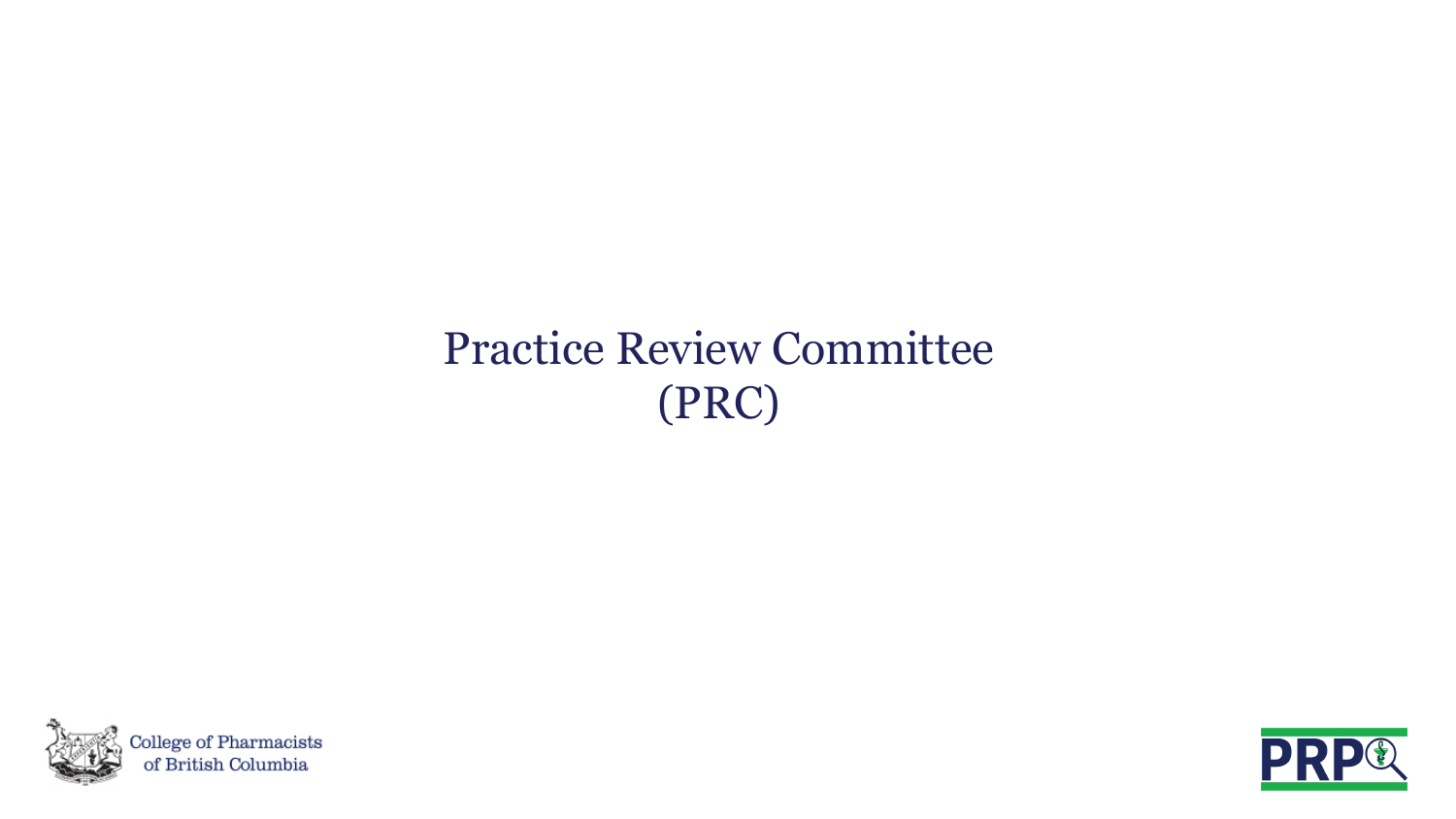#### Practice Review Committee

- The Board has established the Practice Review Committee (PRC) to develop and maintain the Pharmacy Review and the Pharmacy Professionals' Review components of the Practice Review Program (PRP).
- The PRC receives its authority from the Health Professions Act (HPA) s. 19(1)(t) and HPA Bylaws sections 15.1 and 19.
- Their mandate is to monitor and enforce Standards of Practice to enhance the quality of pharmacy care for British Columbians.



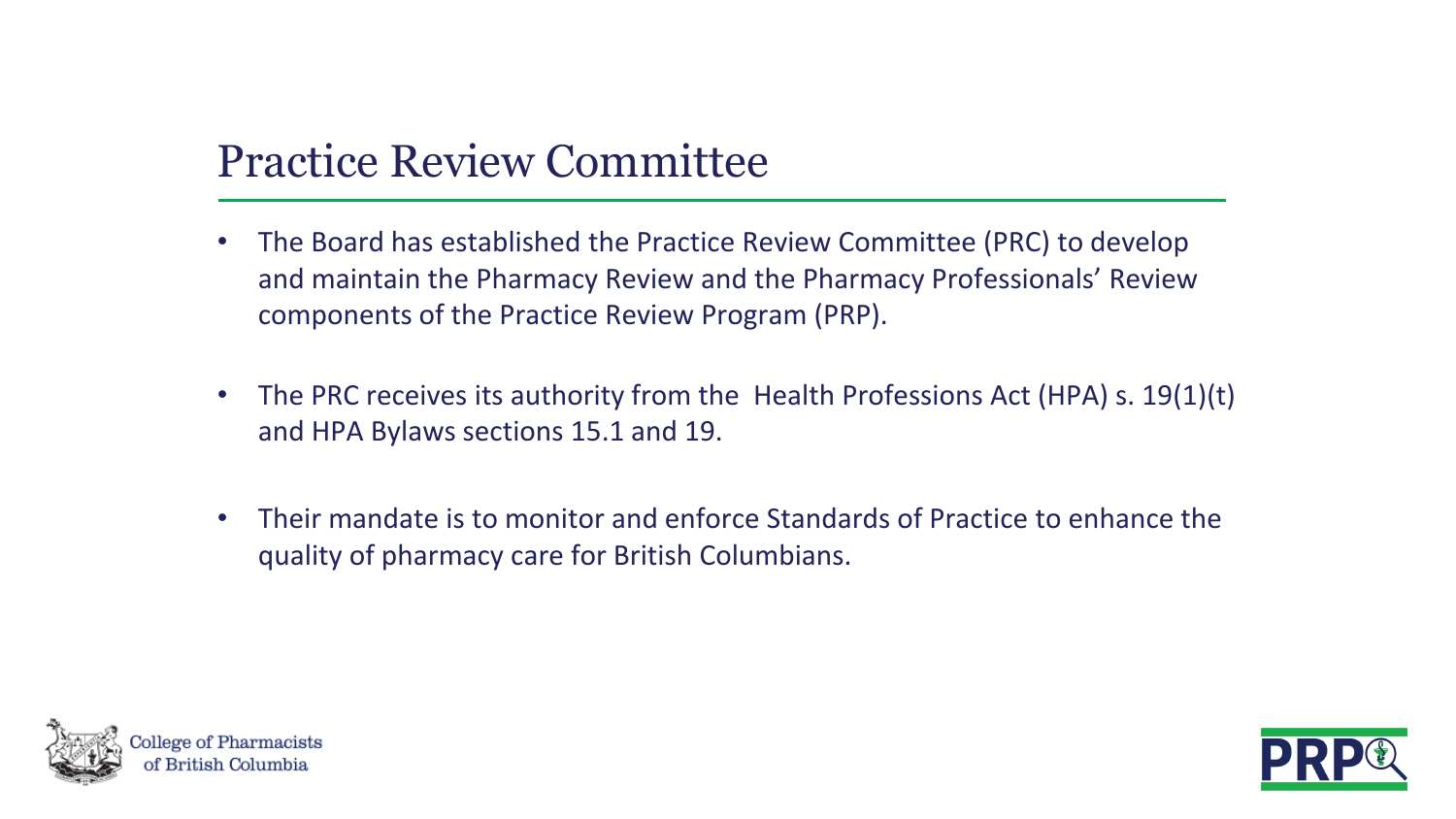#### PRC Responsibilities

- Develop and update the PRP processes and policies for approval by the Board as required including but not limited to processes and policies that:
	- outline the Pharmacy Review component;
	- outline the Pharmacy Professionals' Review component;
	- outline follow-up and remediation.
- On a yearly basis review the statistics and outcomes and feedback of the PRP, determine recommendations for improvement and report to the Board as applicable.



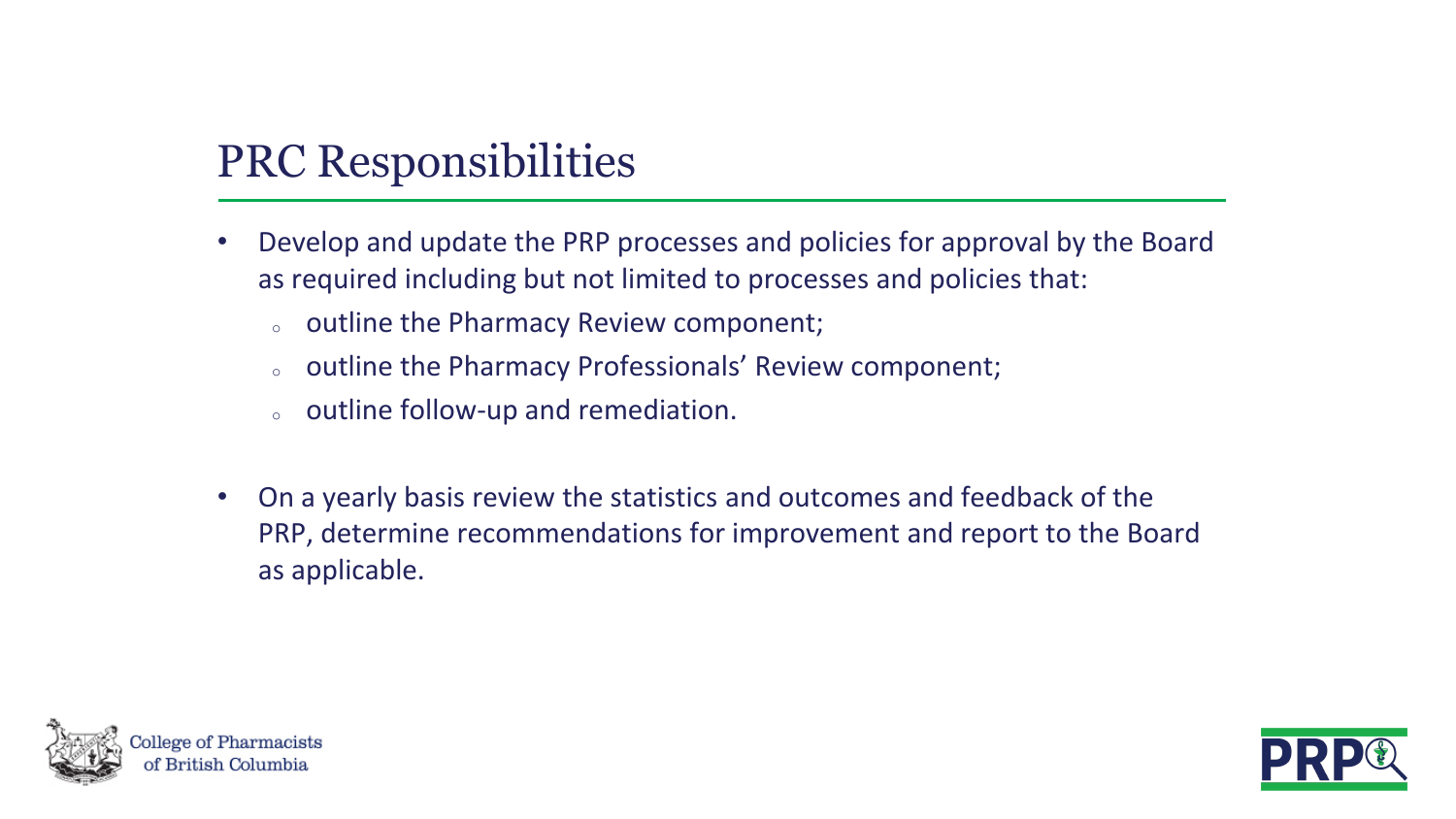#### PRC Responsibilities (cont'd)

- Liaise with the Hospital Pharmacy Advisory Committee, Community Pharmacy Advisory Committee and Residential Care Advisory Committee to make recommendations on current and outstanding issues pertaining to the PRP.
- Liaise with Health Authorities, owners and directors and other stakeholders to address current and outstanding issues pertaining to the PRP.
- Review s.17(1) PODSA and 28(1) HPA reports and determine whether to refer matters arising from that review to the Inquiry Committee, Quality Assurance Committee or Registrar.



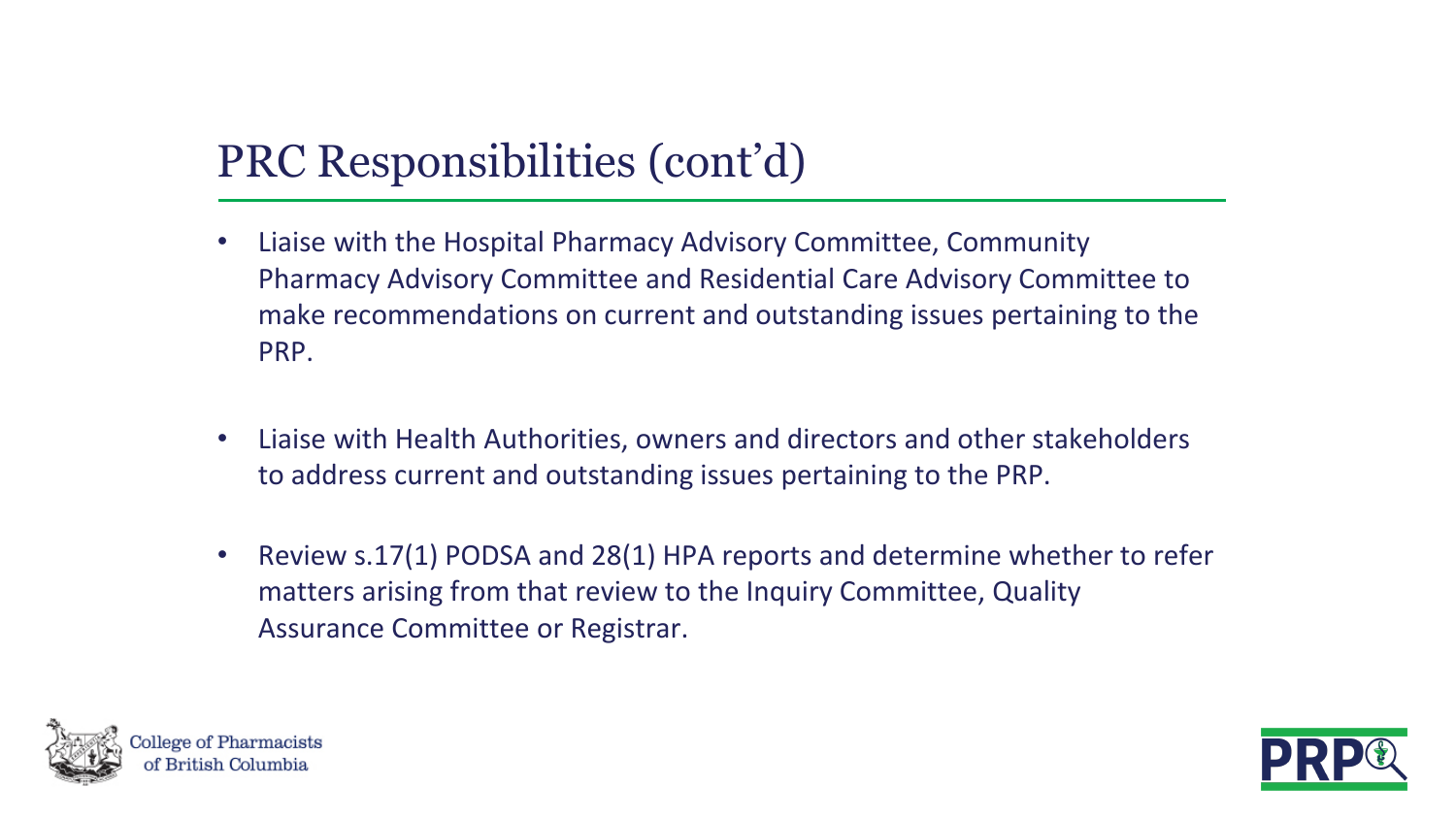#### Practice Review Program – Overview

| <b>Pharmacy Review</b>                                                                  | <b>Pharmacy Professionals Review</b>                                                              |
|-----------------------------------------------------------------------------------------|---------------------------------------------------------------------------------------------------|
| Built on pharmacy inspection                                                            | New for all pharmacy professionals                                                                |
| Advance notice and scheduling                                                           |                                                                                                   |
| <b>Pharmacy manager completes Pre-Review</b><br>in advance                              | Pharmacy professionals can review<br>criteria on College website in advance                       |
| Results (and action items) delivered to<br>pharmacy manager immediately after<br>review | Results (and action items) delivered to<br>each pharmacy professional immediately<br>after review |
| 30 days to complete corrective actions                                                  |                                                                                                   |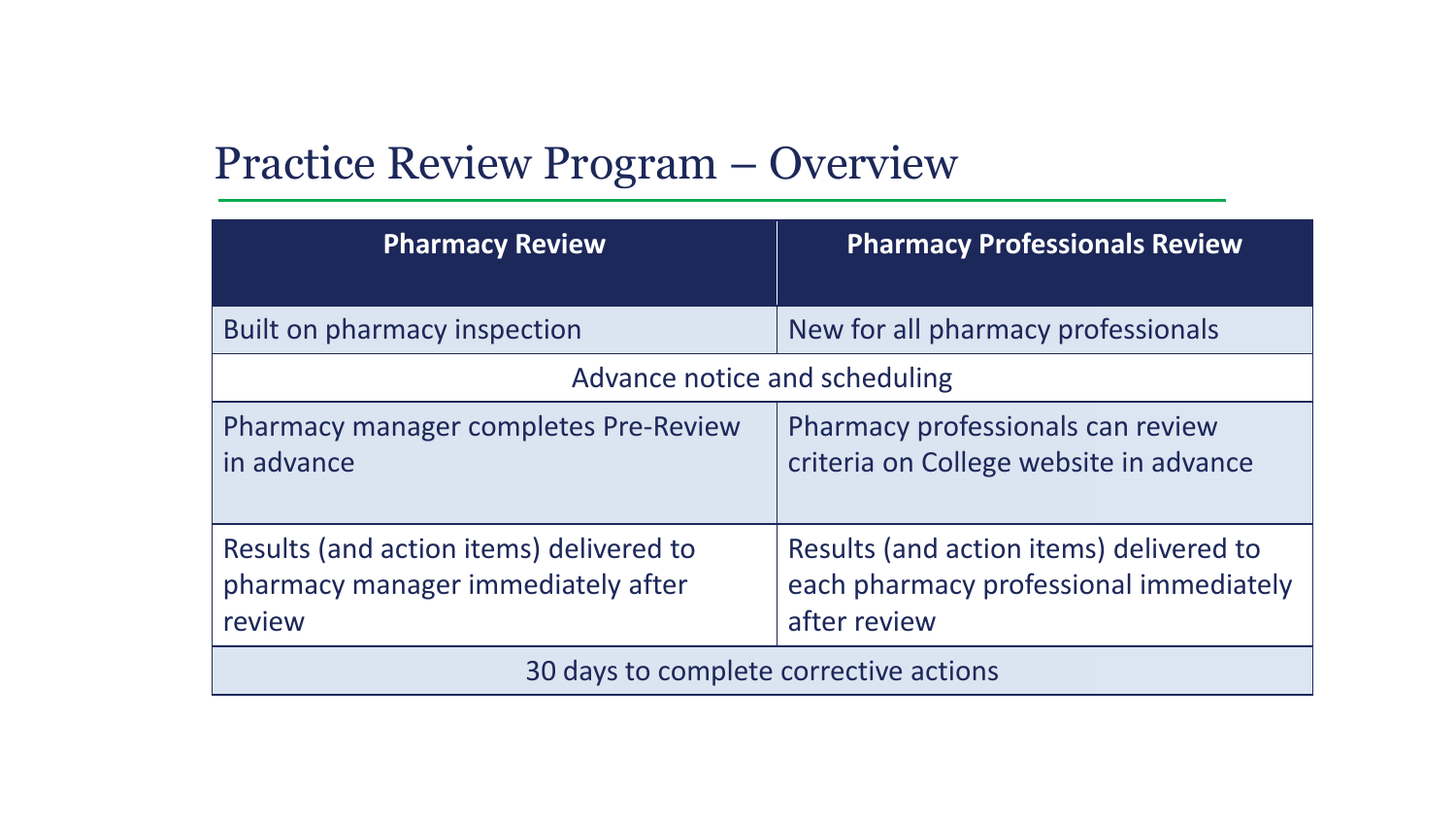#### PRP: Prioritization and Scheduling



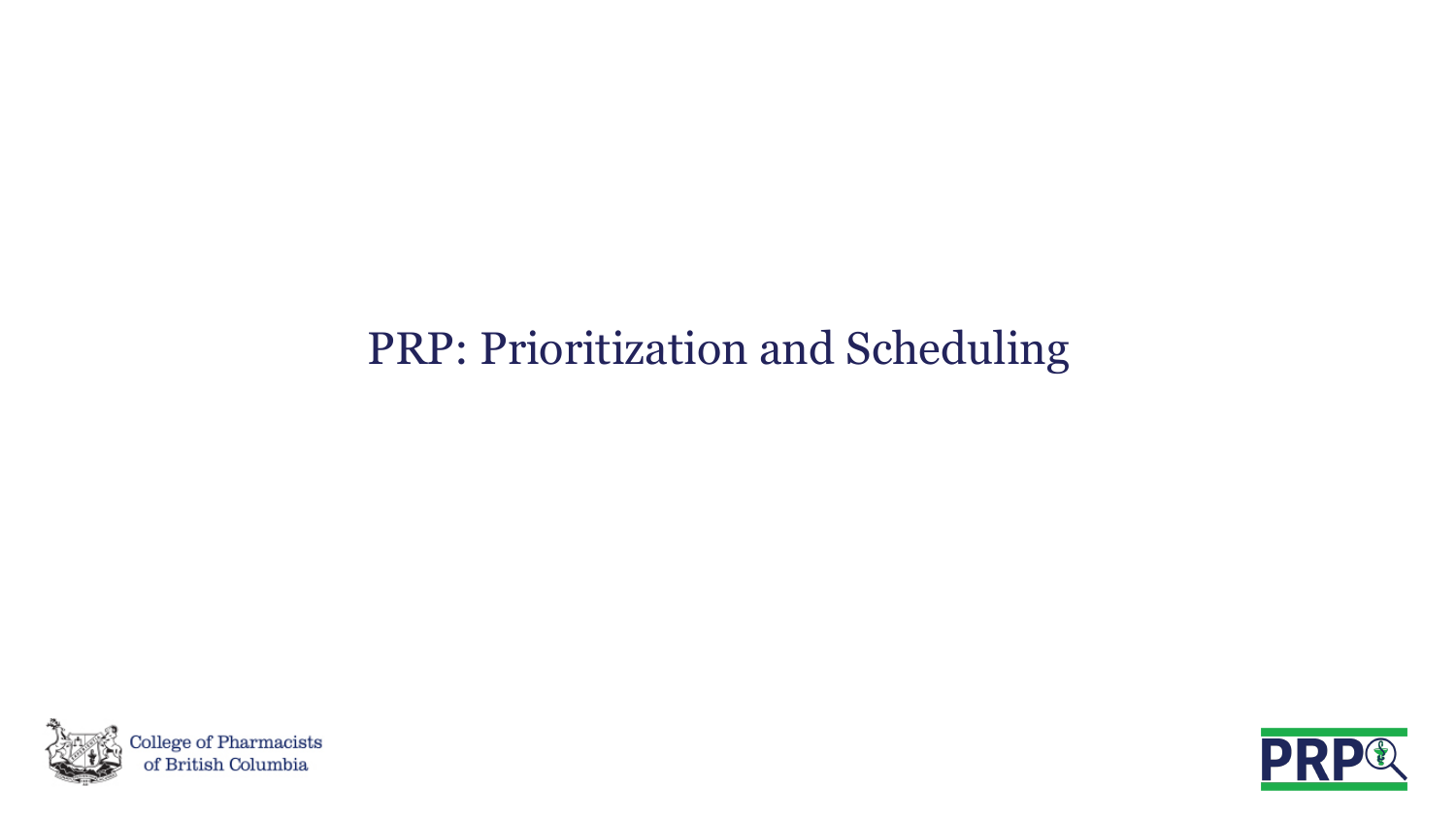#### Pharmacy Review Inclusion Policy

- All licensed community pharmacies in British Columbia.
- All licensed hospital pharmacies in British Columbia



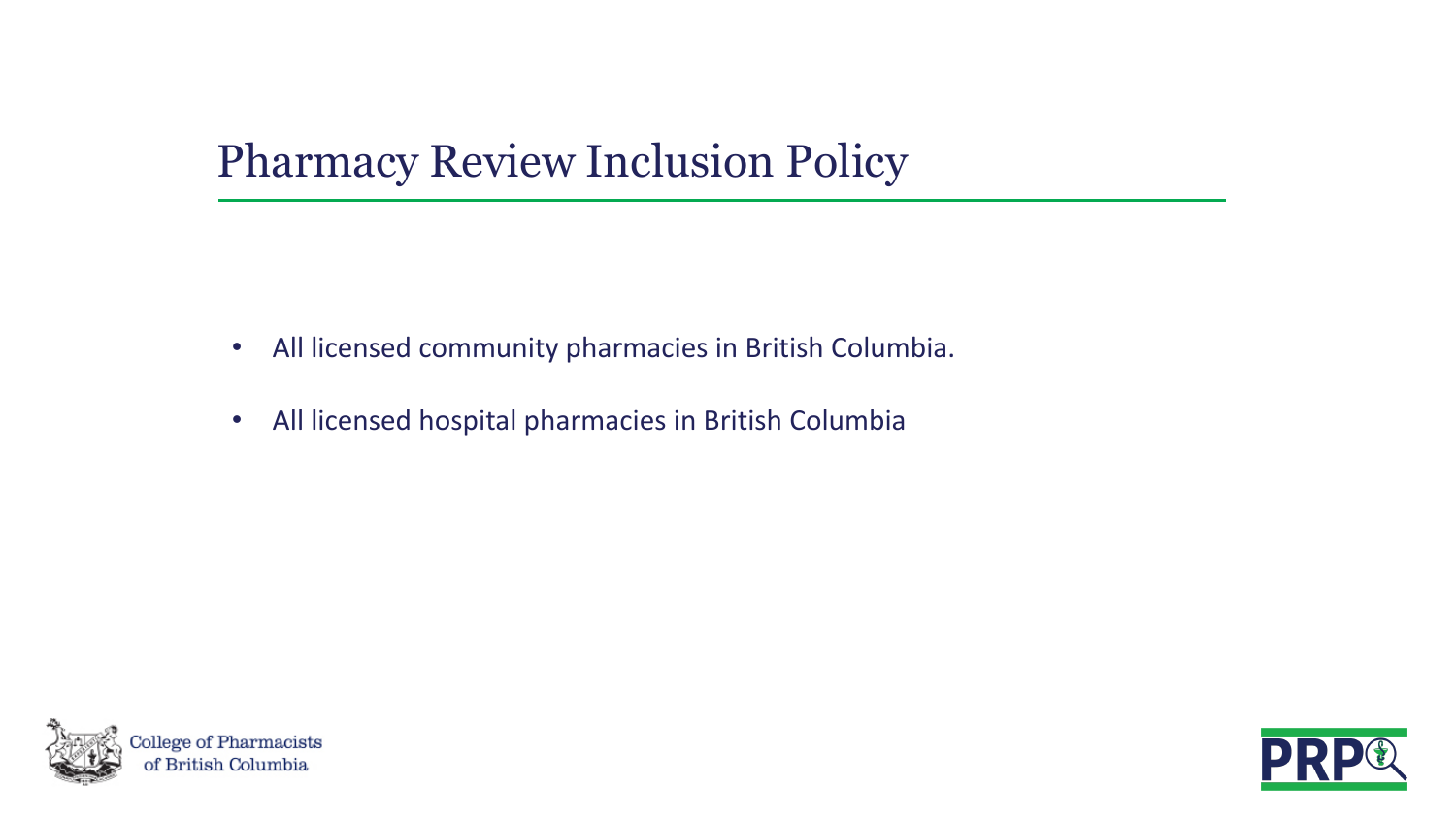## Pharmacy Professionals Review Inclusion Policy - Hospital

• All registrants employed by and practicing in a licensed hospital pharmacy, where at least one of the following Pharmacy Professionals Review focus areas – Patient Identification Verification, Profile Check, Counselling, Product Distribution, or Documentation – applies to their job description.



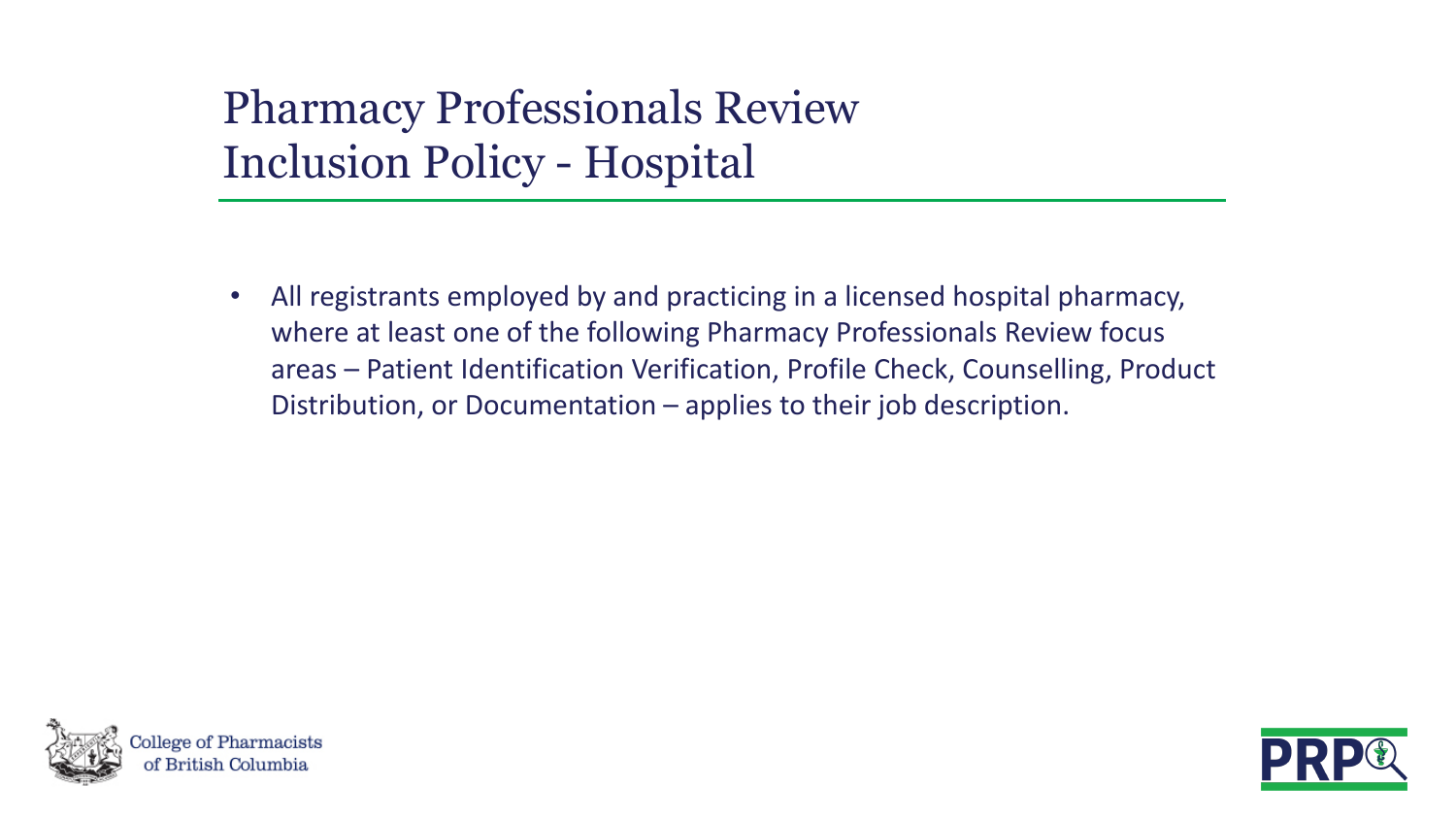# Policy in Regards to Non-Regulated Pharmacy Employees

- Employees of a pharmacy may be:
	- **Registered Pharmacists**
	- Registered Pharmacy Technicians
	- Non-regulated employees
- Where a non-regulated pharmacy employee is performing regulated activities, a Compliance Officer will observe the activities of that employee, and any observations (and action items resulting from those observations) will be recorded on the responsible pharmacy professional's review. That pharmacy professional will be responsible for corrections of those action items in order to be compliant.



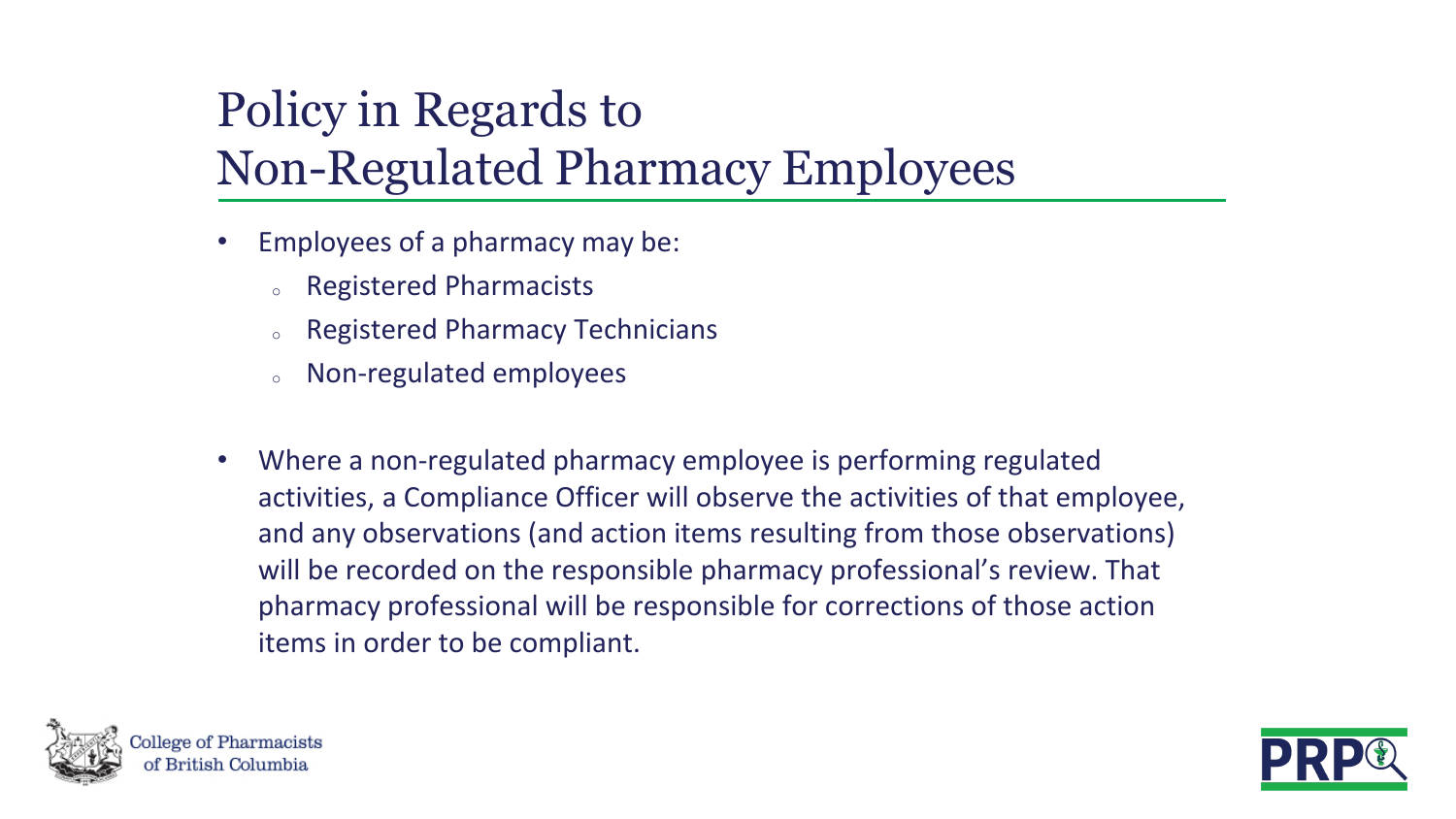## Community Pharmacy Demographics



- Over **1200** Community Pharmacies
	- Over **4200** Community Pharmacy Professionals



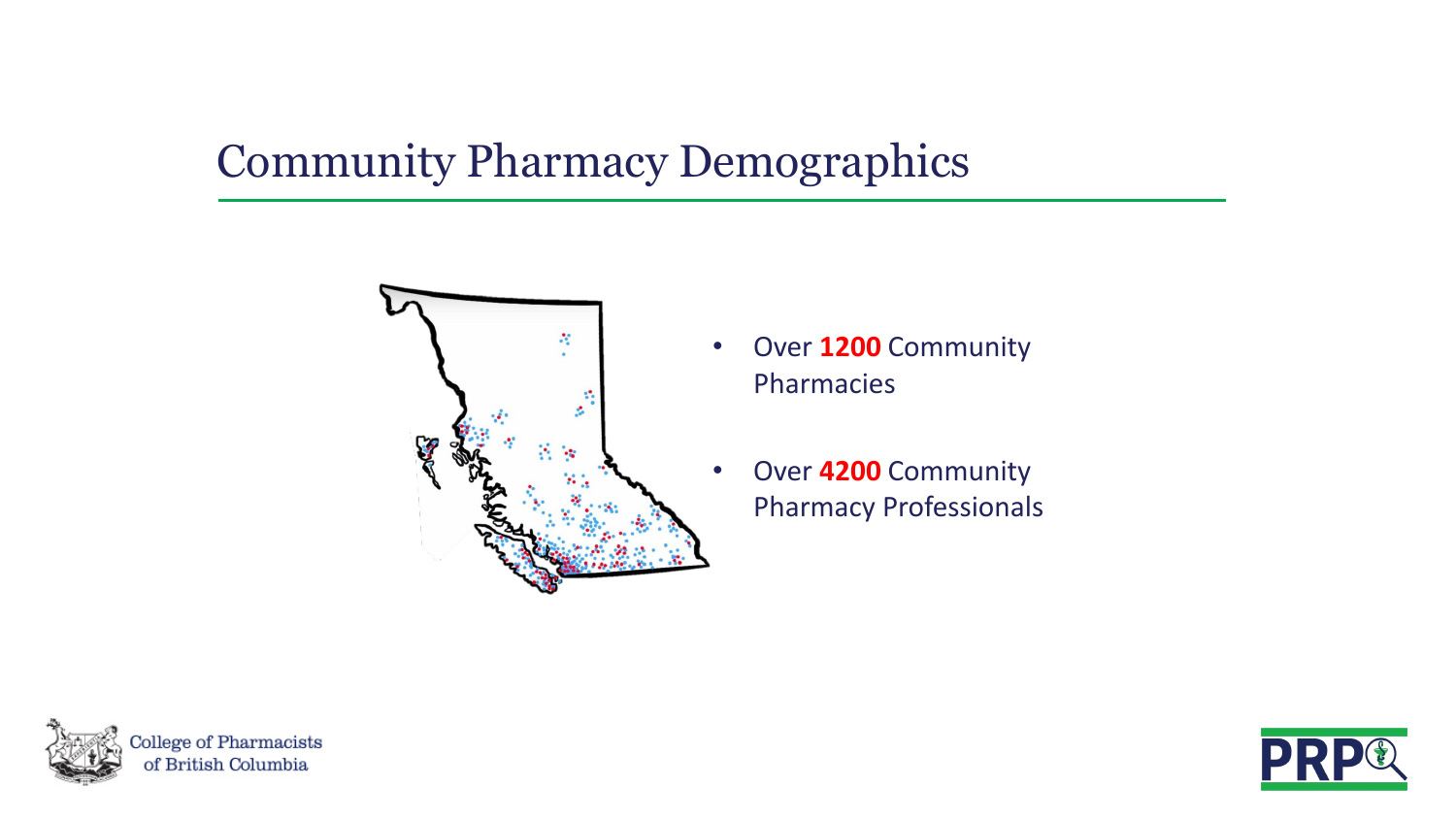## Hospital Pharmacy Demographics



- Over **70** Hospital Pharmacies
- Over **1600** Hospital Pharmacy Professionals



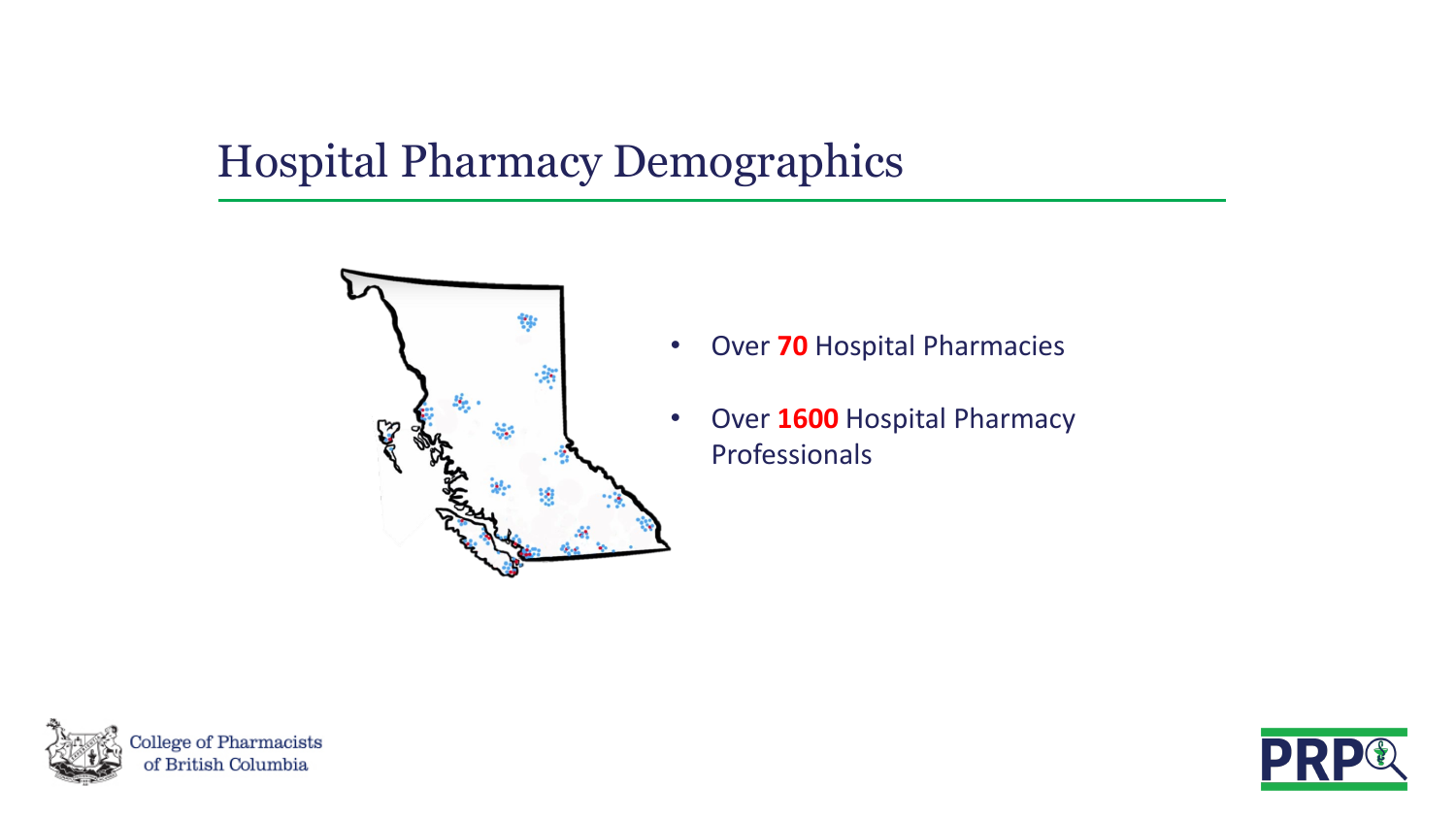#### Prioritization Policies - Community

- *Cycle based* –the scheduling of approximately *60%* of the reviews will be *driven to meet the review cycle of at least once every 6 years* and will include revisits and new pharmacy openings/relocations.
- *Risk based* –the scheduling of approximately *40%* of the reviews will be *driven by complaints and other documented risk factors.*
	- <sup>o</sup> Of the 40% of reviews that are *risk based*, approximately *30% will be driven by complaints data and the other 70% will be driven by PharmaNet data* from the Ministry of Health combined with information from the CPBC database.



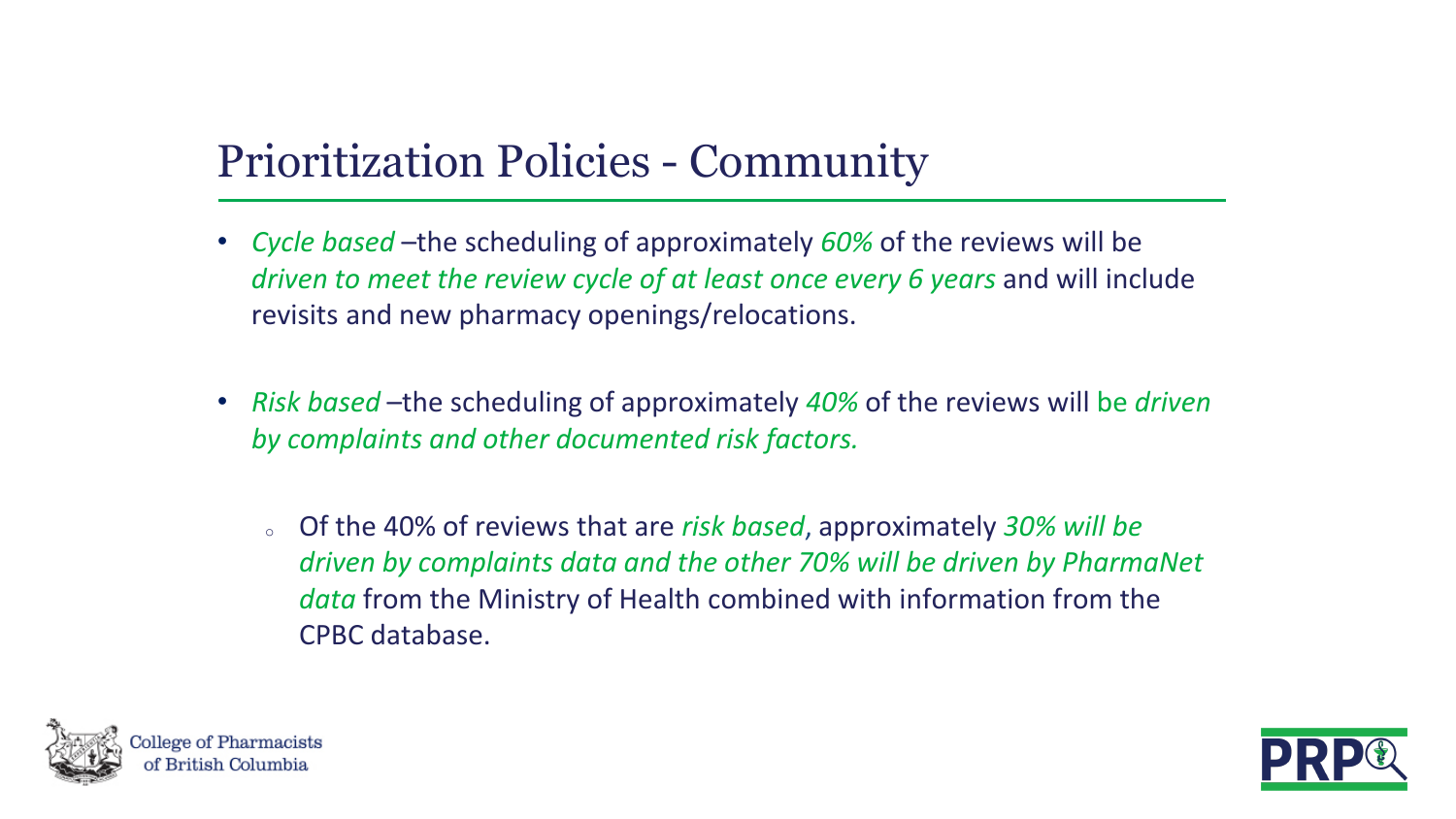## Prioritization Policy - Hospital

*Cycle based* - Reviews will be scheduled based on the last inspection date. Pharmacies with the oldest "last inspection date" will be prioritized.



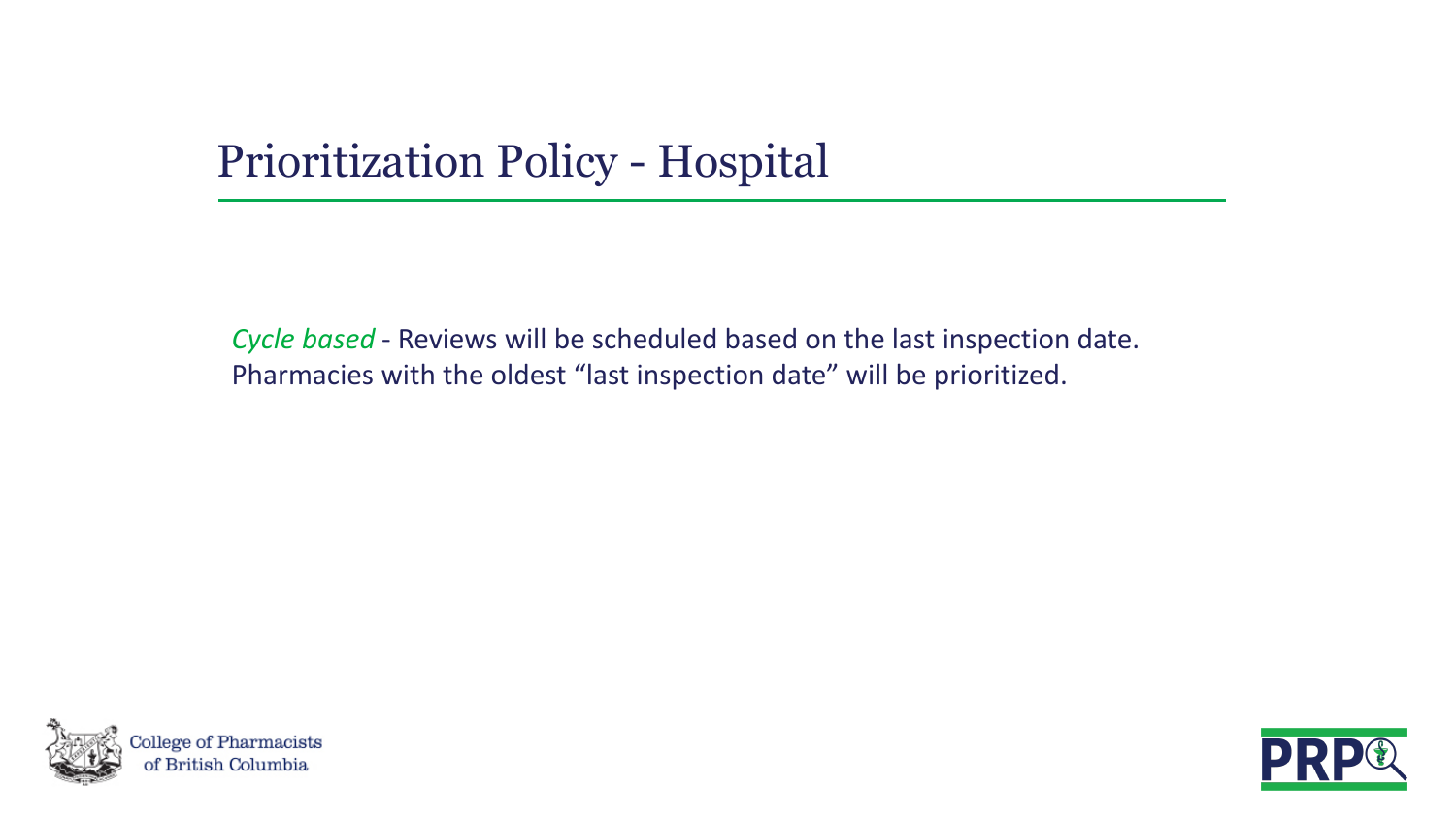#### Scheduling Policies - Community

- The College provide *30 calendar days of advance notice* to Pharmacy Managers of the scheduled Practice Reviews.
- If the proposed scheduled date is inconvenient, the new date must be within the *following month.*



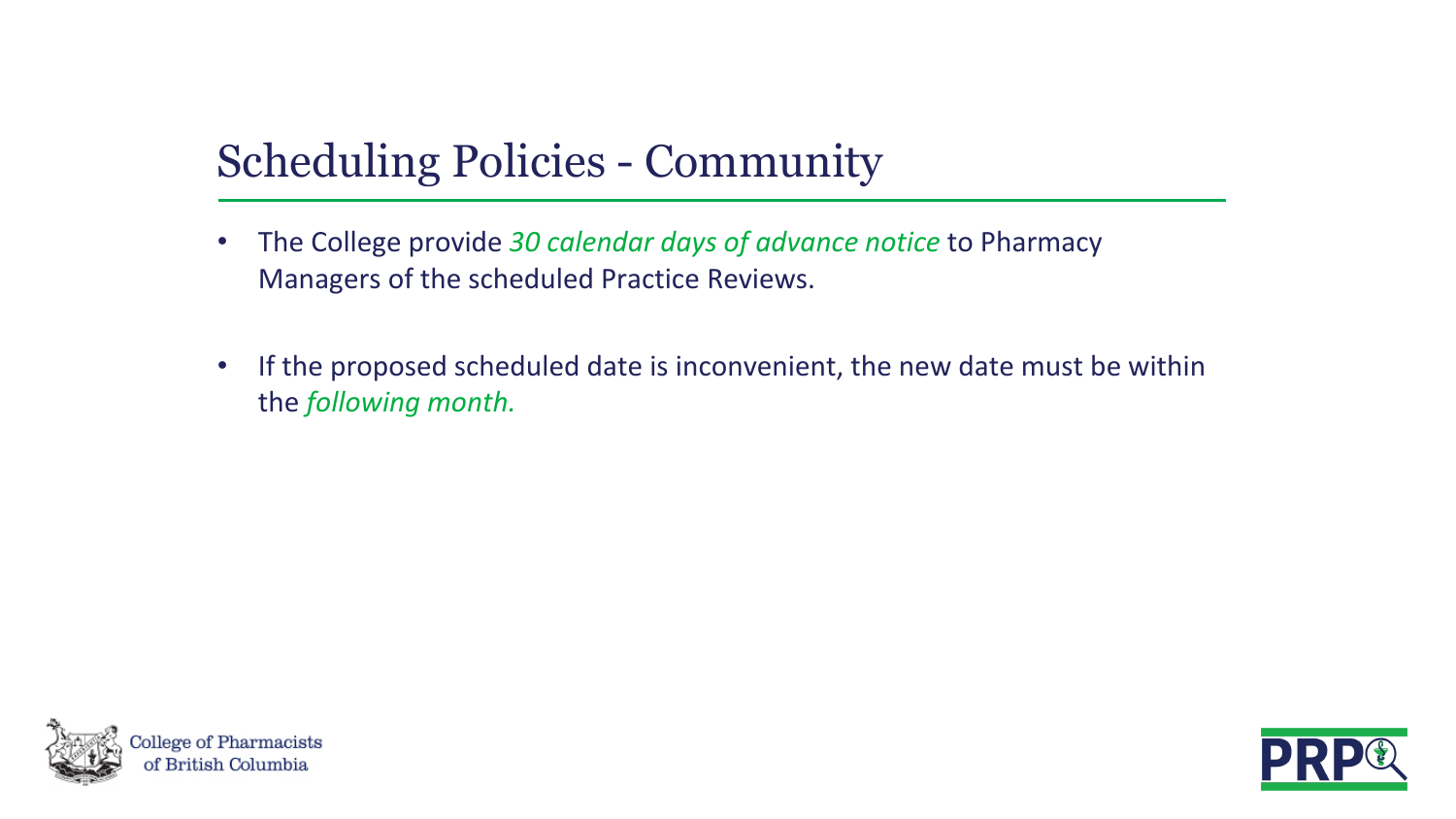#### Scheduling Policies - Hospital

- The College will provide *60 calendar days* of advance notice to pharmacy managers of the scheduled Practice Reviews.
- If the proposed scheduled date is inconvenient, the new date should be within the *following month*.



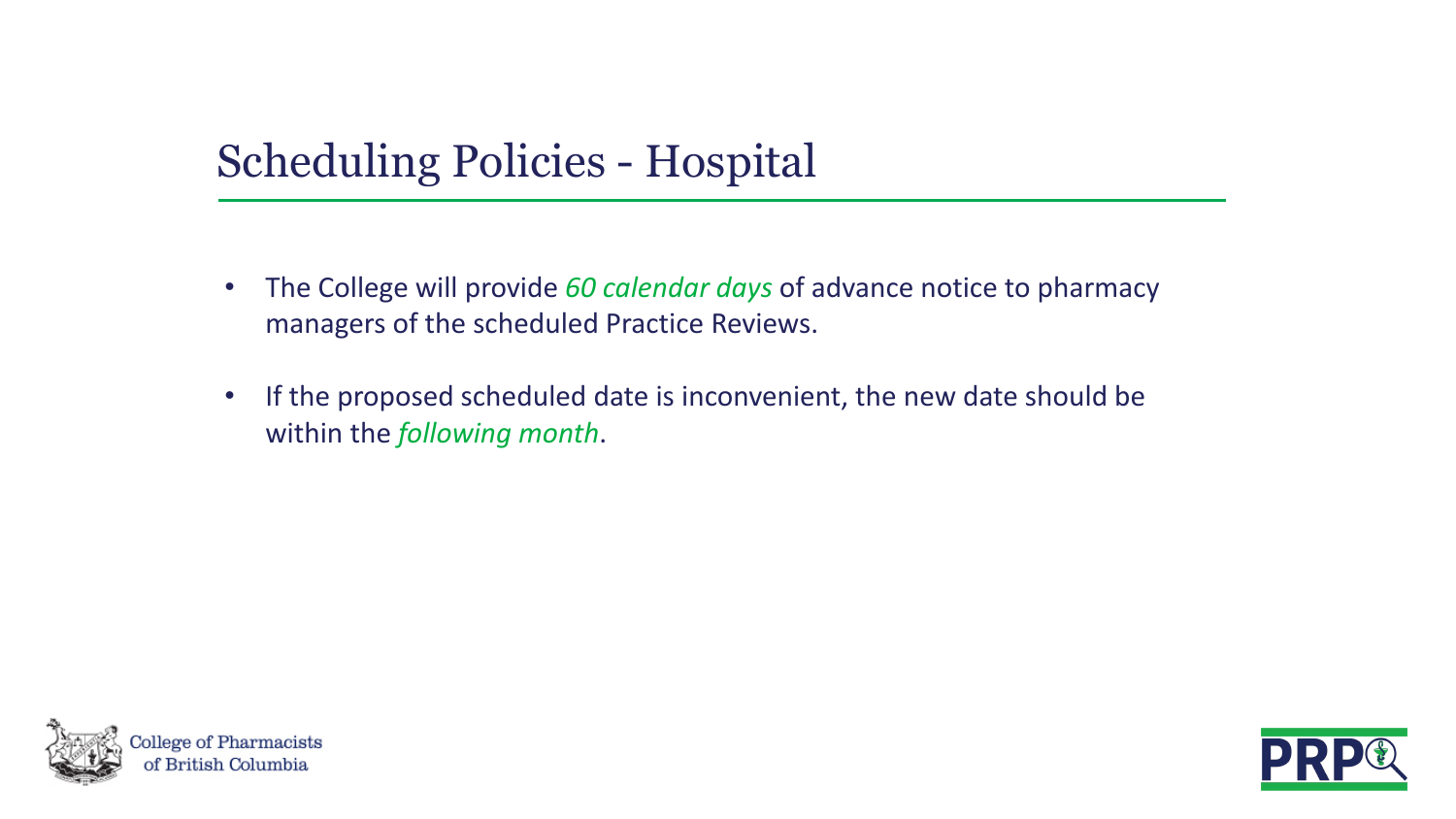#### Scheduling Practice Reviews – The Pharmacy Manager's (PM) Role

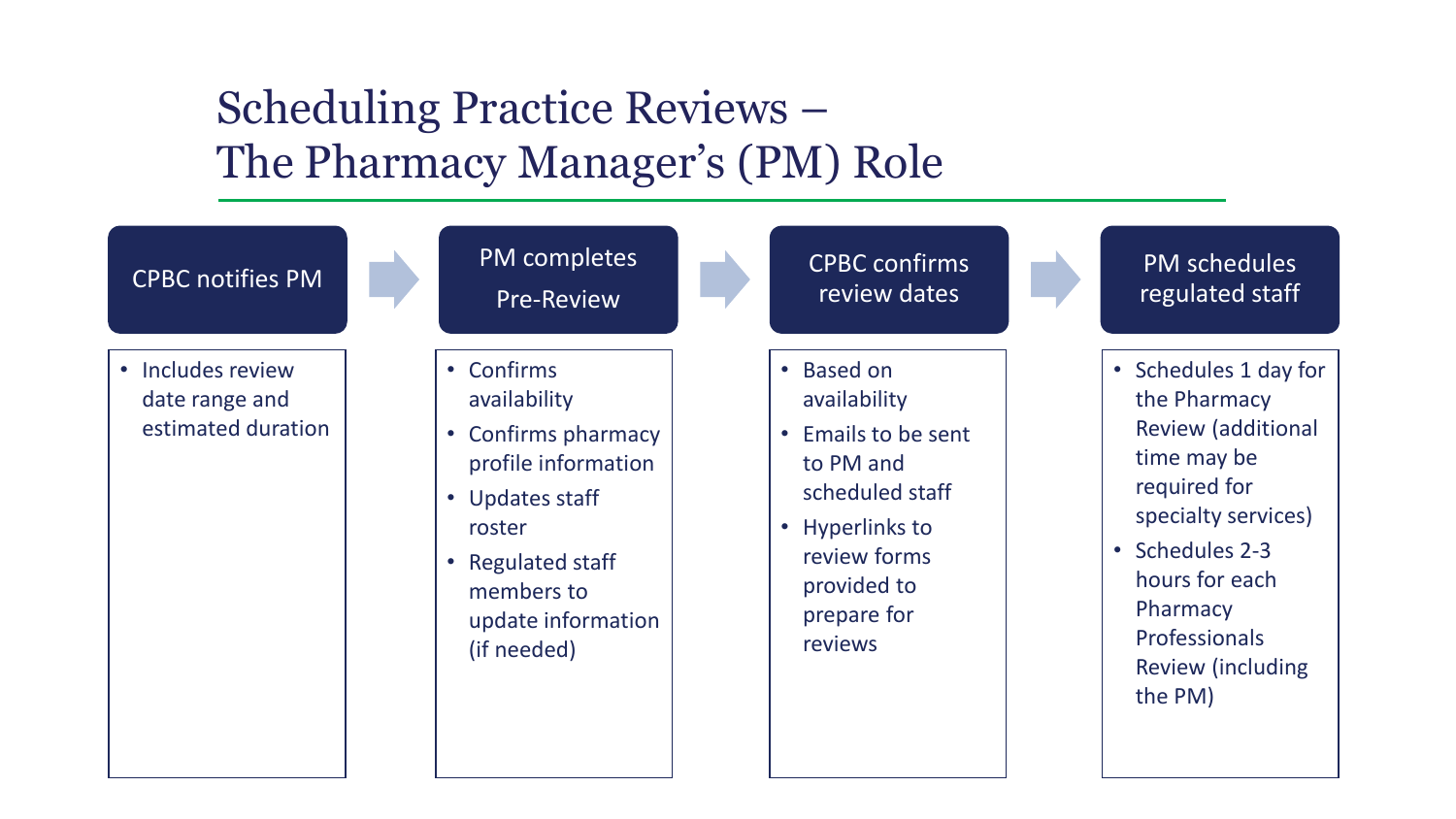## On-site Review Period Policy - Hospital

- Each review period will be limited to *1 month*.
- The compliance officers will review larger hospitals for a maximum of *1 month on site conducting reviews, followed by 1 month off*, continuing until all Pharmacy Professional Reviews are complete.



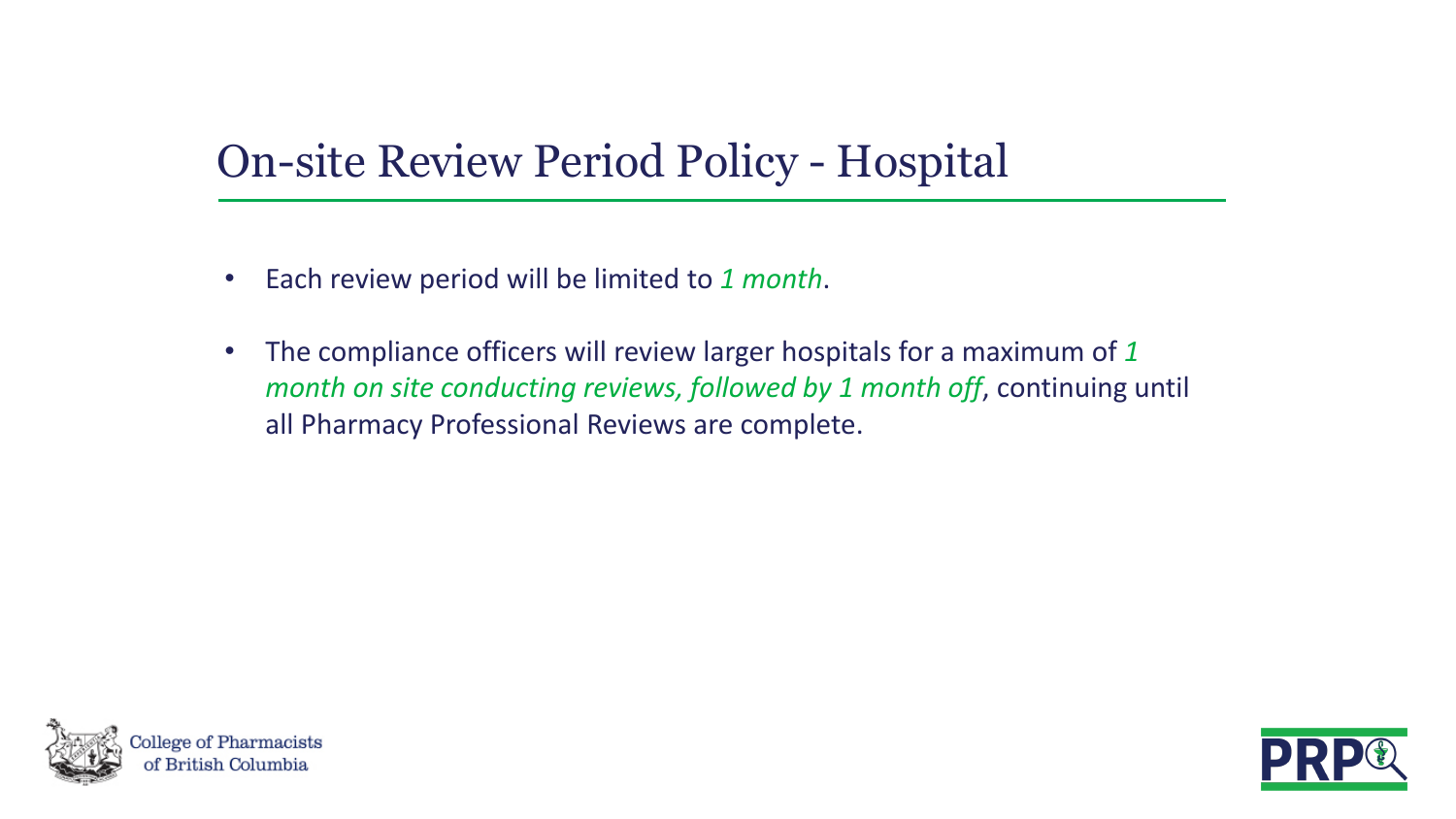#### Onsite Practice Reviews



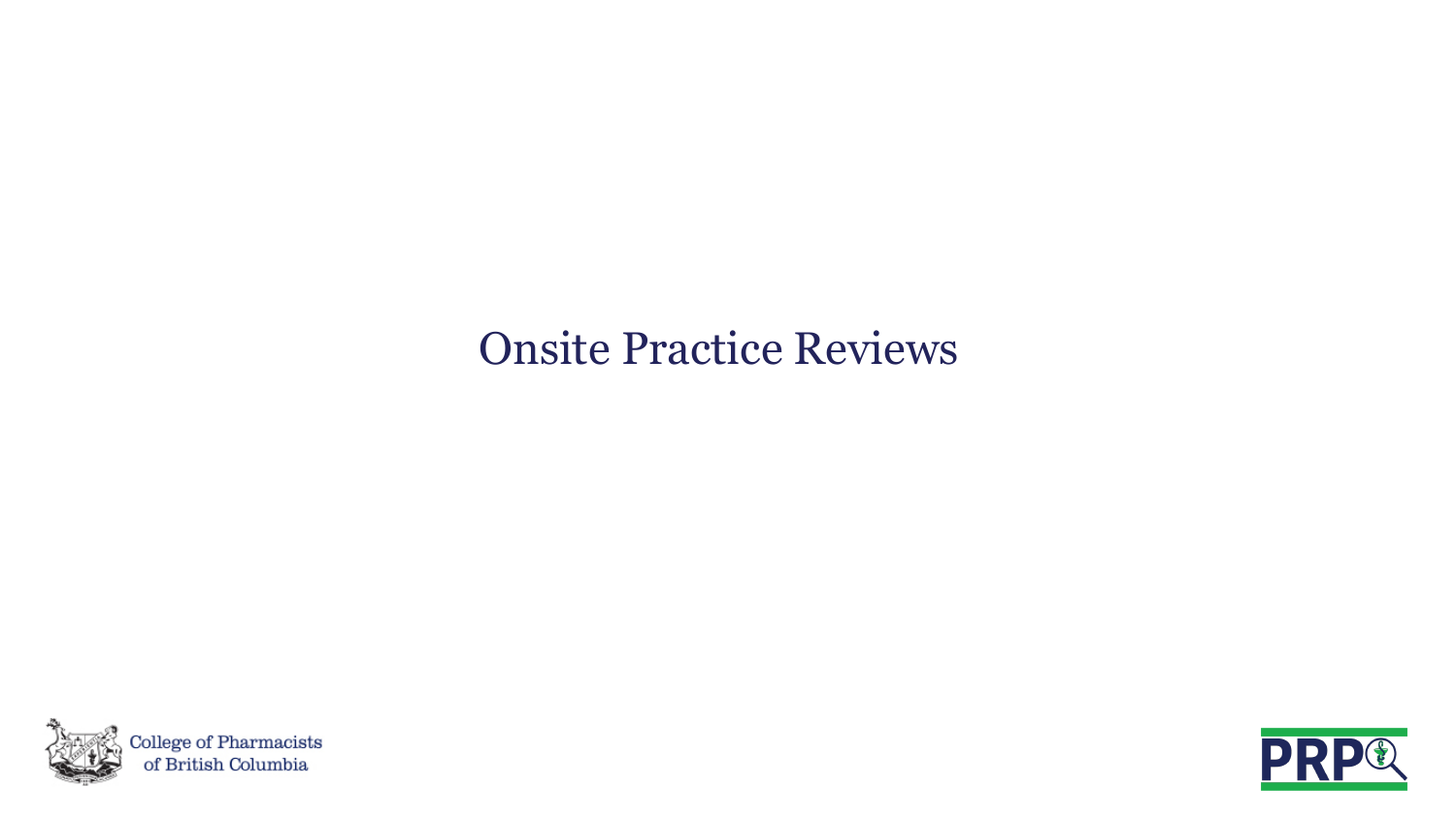## Pharmacy Review Categories - Community

- External to dispensary
- Dispensary
- Prescriptions
- Confidentiality
- Equipment
- Inventory management
- Security
- Pharmacy Manager's Responsibilities
- Methadone\*
- Speciality Compounding\*



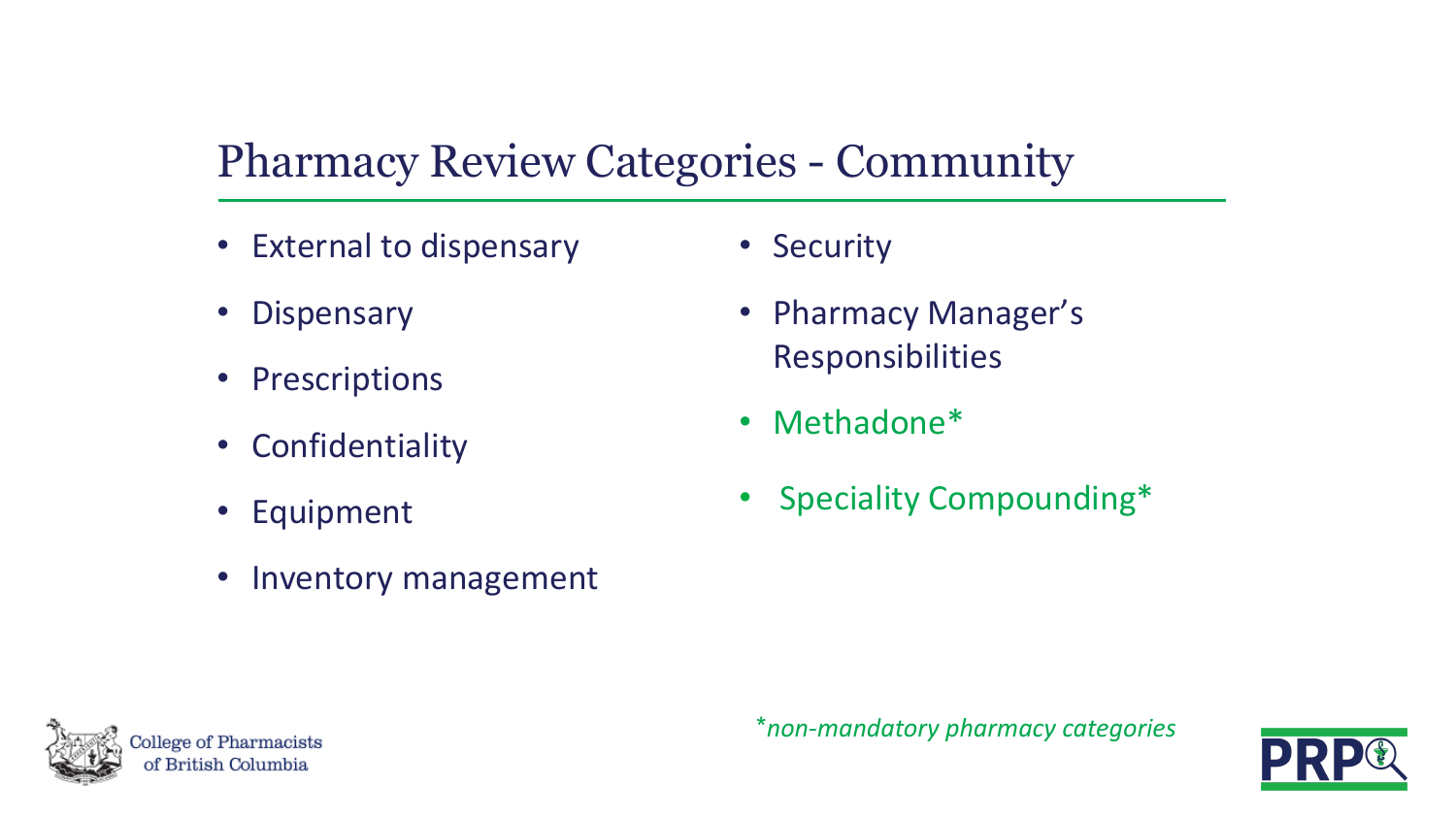## Pharmacy Review Categories - Hospital

- **Security**
- **Equipment**
- Drug Orders
- Confidentiality
- Inventory Management
	- o Pharmacy
	- o Nursing Units
- Narcotics and Controlled Drug Substances
- Dispensed Products
- Patient Records/Documentation
- After Hours Services
- Pharmacy Manager's Responsibilities
- Sterile Compounding\*
- Non-Sterile Compounding\*
- Telepharmacy\*
- Bulk Repackaging\*

ege of Pharmacists

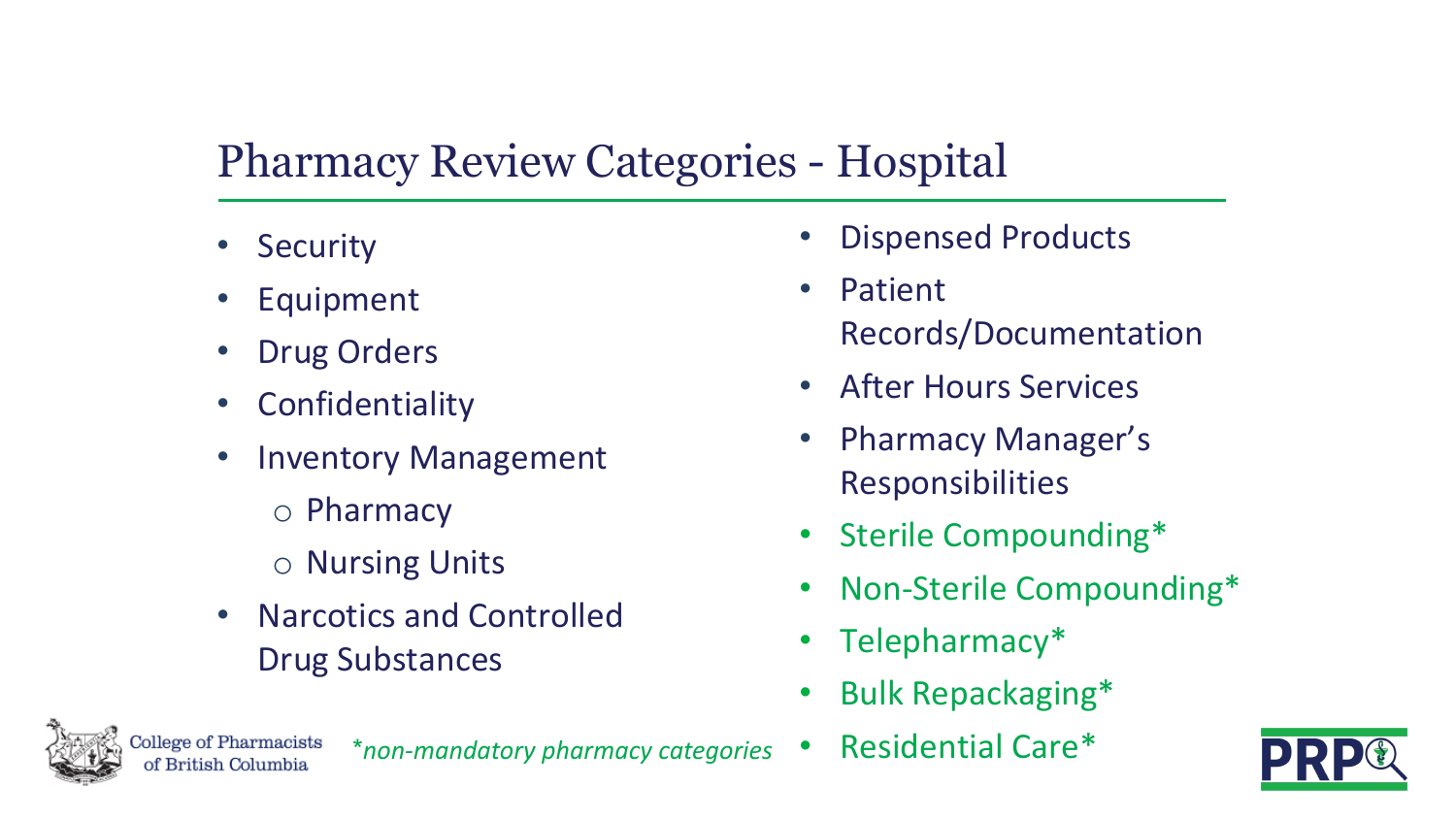#### Pharmacy Professionals Review: Focus Areas

| <b>Pharmacists</b>             | <b>Pharmacy Technicians</b>    |
|--------------------------------|--------------------------------|
| <b>Patient ID Verification</b> | <b>Patient ID Verification</b> |
| <b>Profile Check</b>           | <b>Product Distribution</b>    |
| <b>Counselling</b>             | Collaboration                  |
| Documentation                  | Documentation                  |



\*\**Note: The focus areas for pharmacy technicians in community practice are in the process of being updated. They will soon reflect the same focus for pharmacy technicians in hospital practice.*

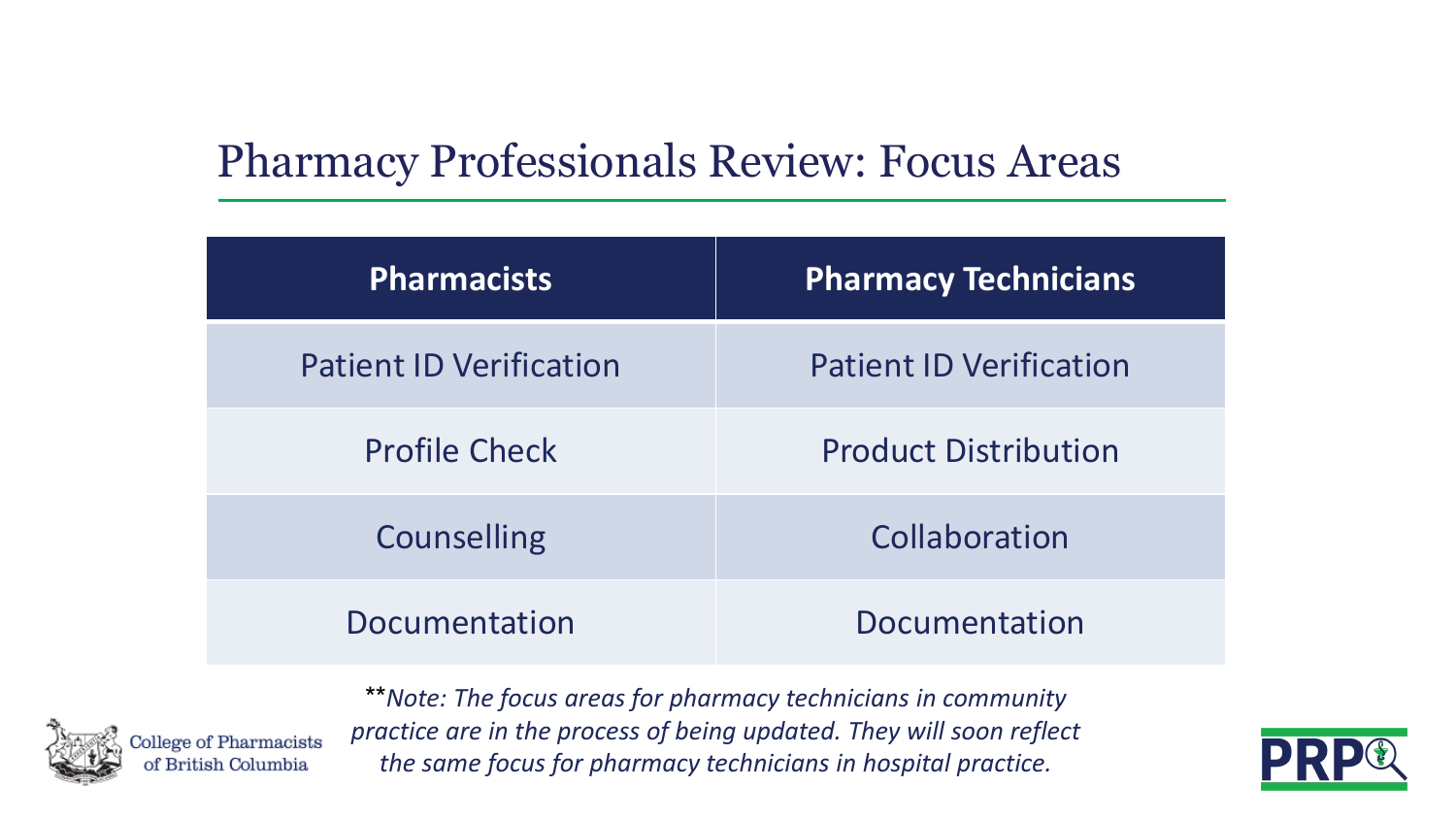#### On-site Practice Reviews

Pharmacy / Pharmacy Professionals Review conducted

- Compliance Officers (CO) will conduct reviews using electronic forms on their tablets
- CO will conduct the Pharmacy Review first followed by the Pharmacy Professionals Reviews

Summary results provided

- **Once review** conducted, summary results are provided
- Opportunity for clarification (if needed)

PM / Pharmacy Professionals acknowledge results

• Pharmacy Manager (PM) and Pharmacy Professionals will acknowledge their review results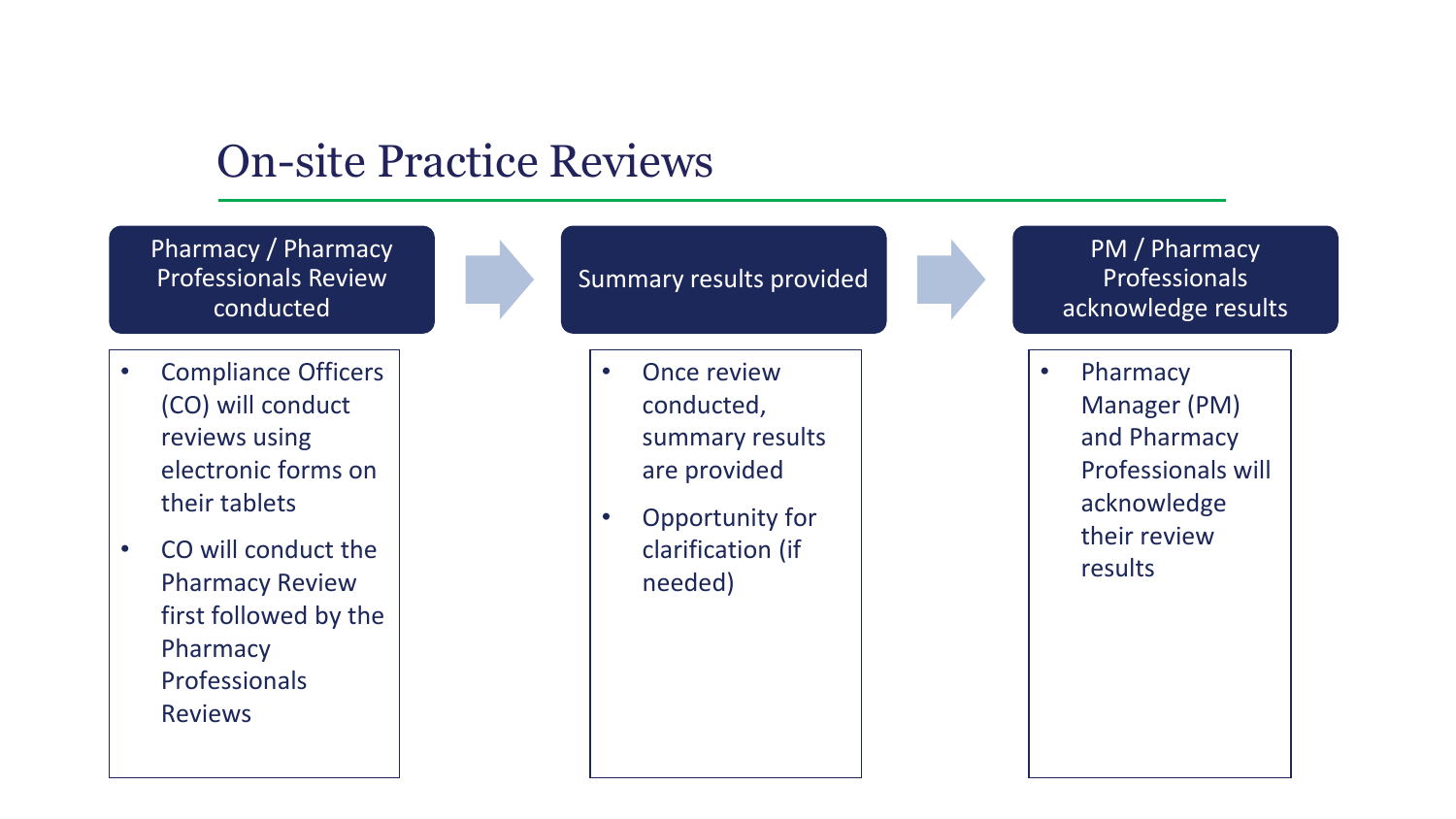#### Results

#### • **A summary report will be generated for each review**

- All non-compliant items will be noted as action items
	- <sup>o</sup> Supported by observation and documentation, if applicable
- Standardized corrections along with consistent deadlines will be provided
- **Delivering and acknowledging results**
	- CO will then deliver Pharmacy Review Summary to PM and PM must acknowledge
	- CO will deliver Pharmacy Professionals Review Summaries to each registrant and registrant must acknowledge



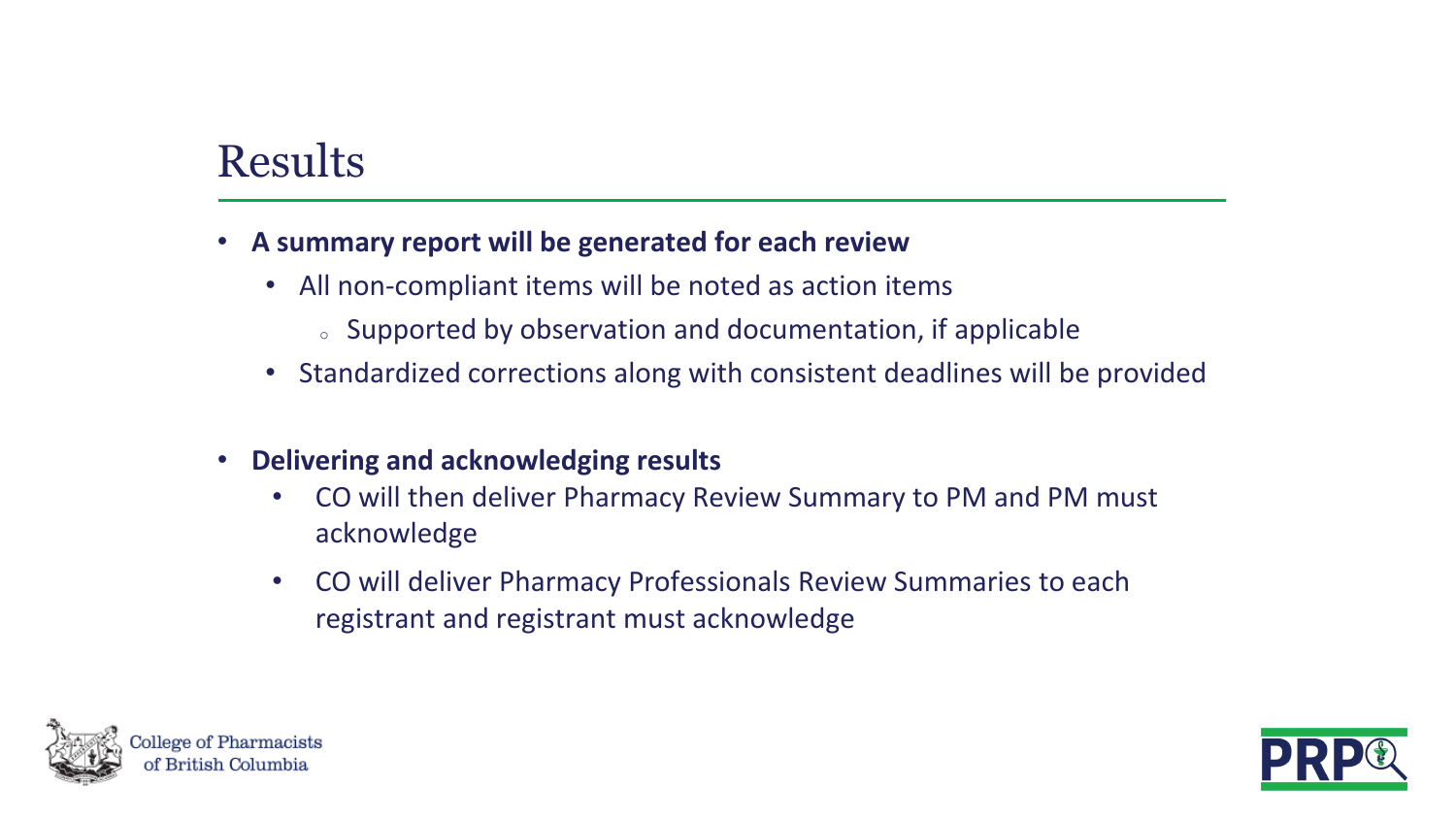## Disclosure of Practice Review Results Policies

- Results of a *Pharmacy Review will be disclosed* by the Compliance Officer *to the Pharmacy Manager only*
- Results of a *Pharmacy Professional's Review will be disclosed* by the Compliance Officer *to that Pharmacy Professional only*
- Any *sharing (disclosure) of results between the Pharmacy Manager and the Pharmacy Professionals will be at the discretion of those parties*, and the College will bear no responsibility for such disclosure.



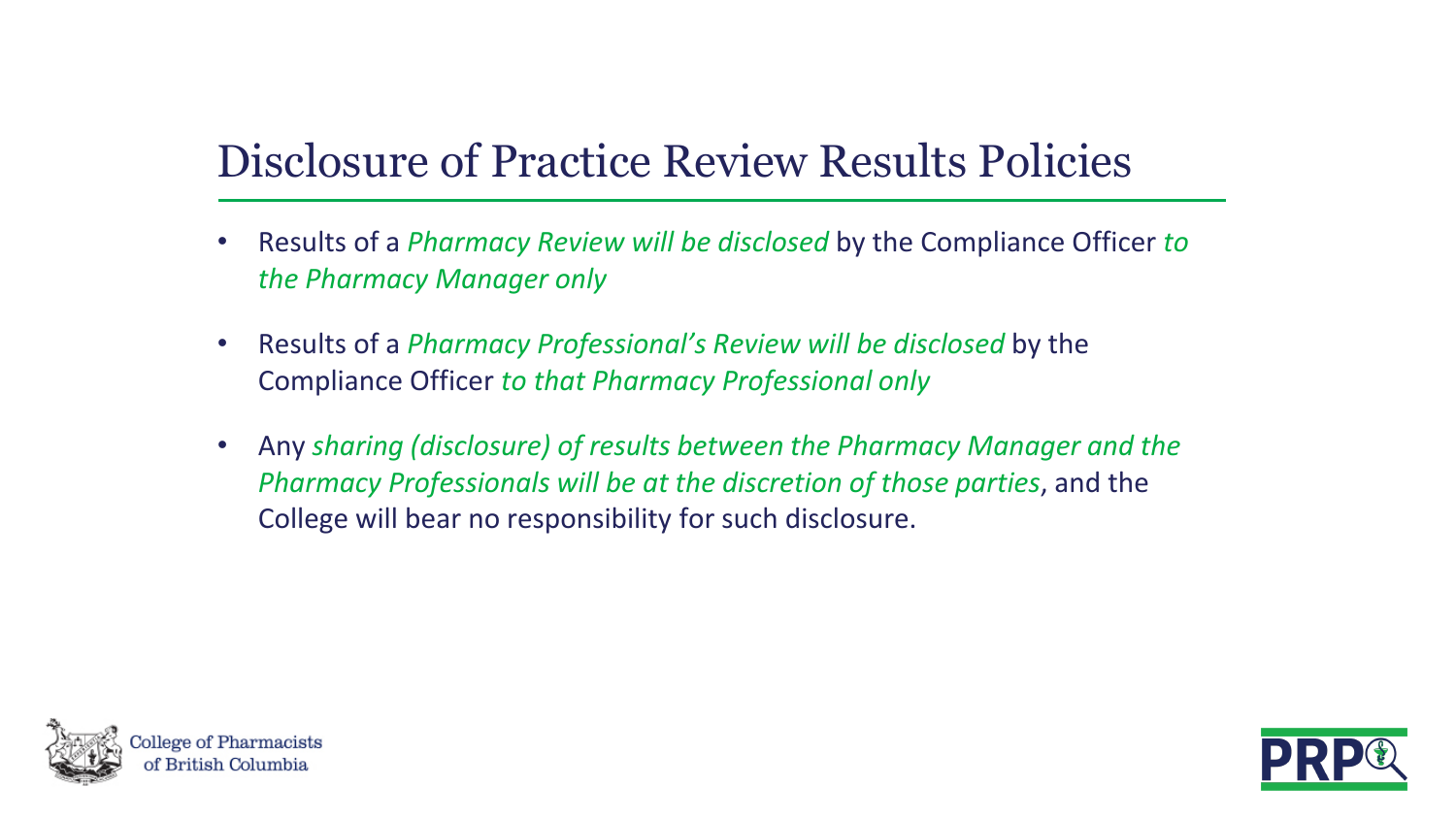## PRP: Monitoring Action Items



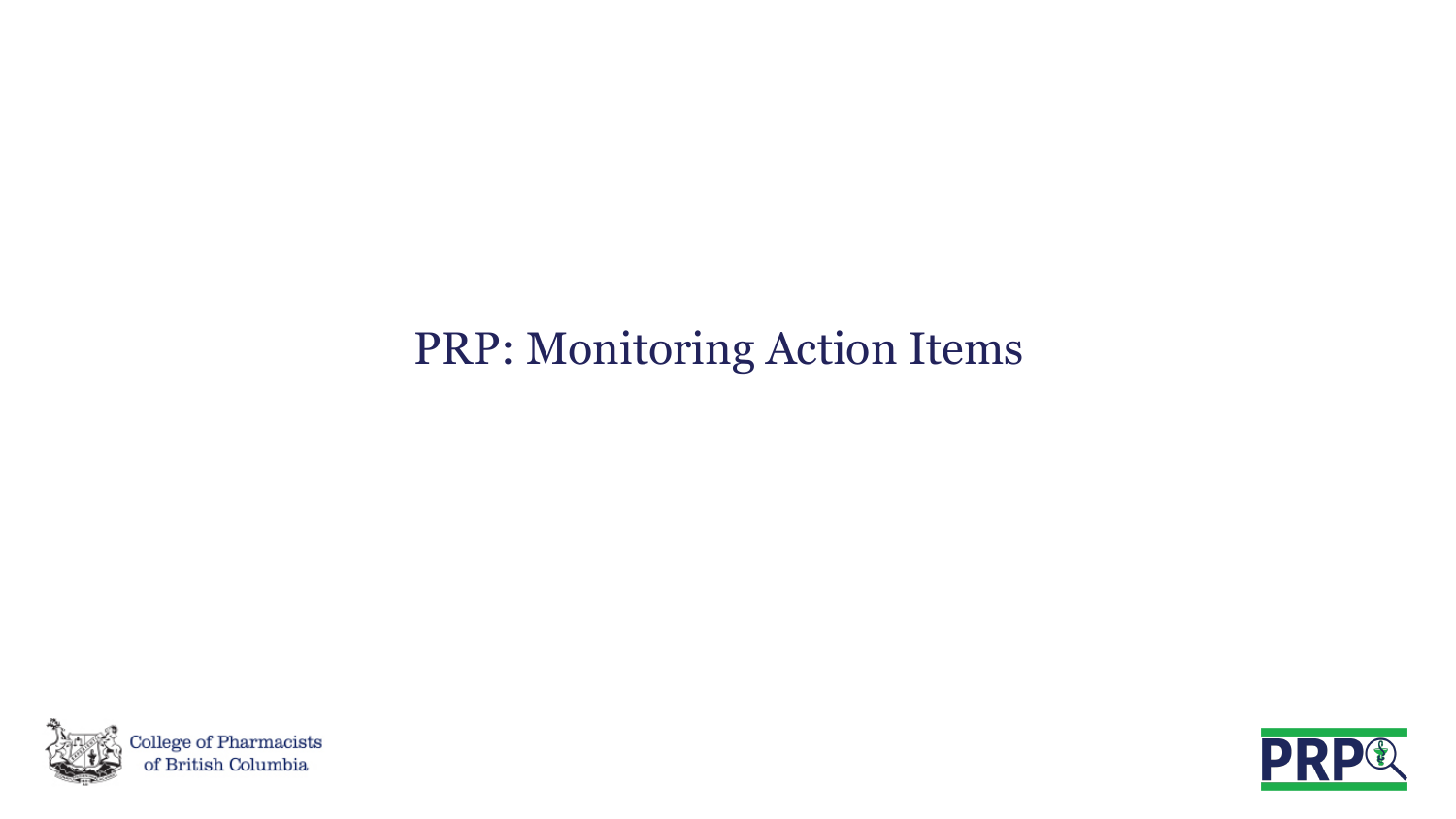#### Follow-up Process

Action items assigned

- Compliance Officers (CO) assign action items based on their findings
- results shared with each pharmacy professional
- Standardized action items used

30 days to complete

• Pharmacy professionals acknowledge review results and submit completed action items (and any required documentation) within 30 days

- COs monitor and follow-up
- COs monitor and track status of action items assigned until all are submitted and approved
- COs may conduct follow-up reviews in person, by phone or by email (if needed)

Review complete / referred

- Once action items complete, a notice of completion is issued
- If action items not completed, notice of non-completion is issued by the PRC and, if needed, review results will be referred to the Inquiry Committee or Quality Assurance Committee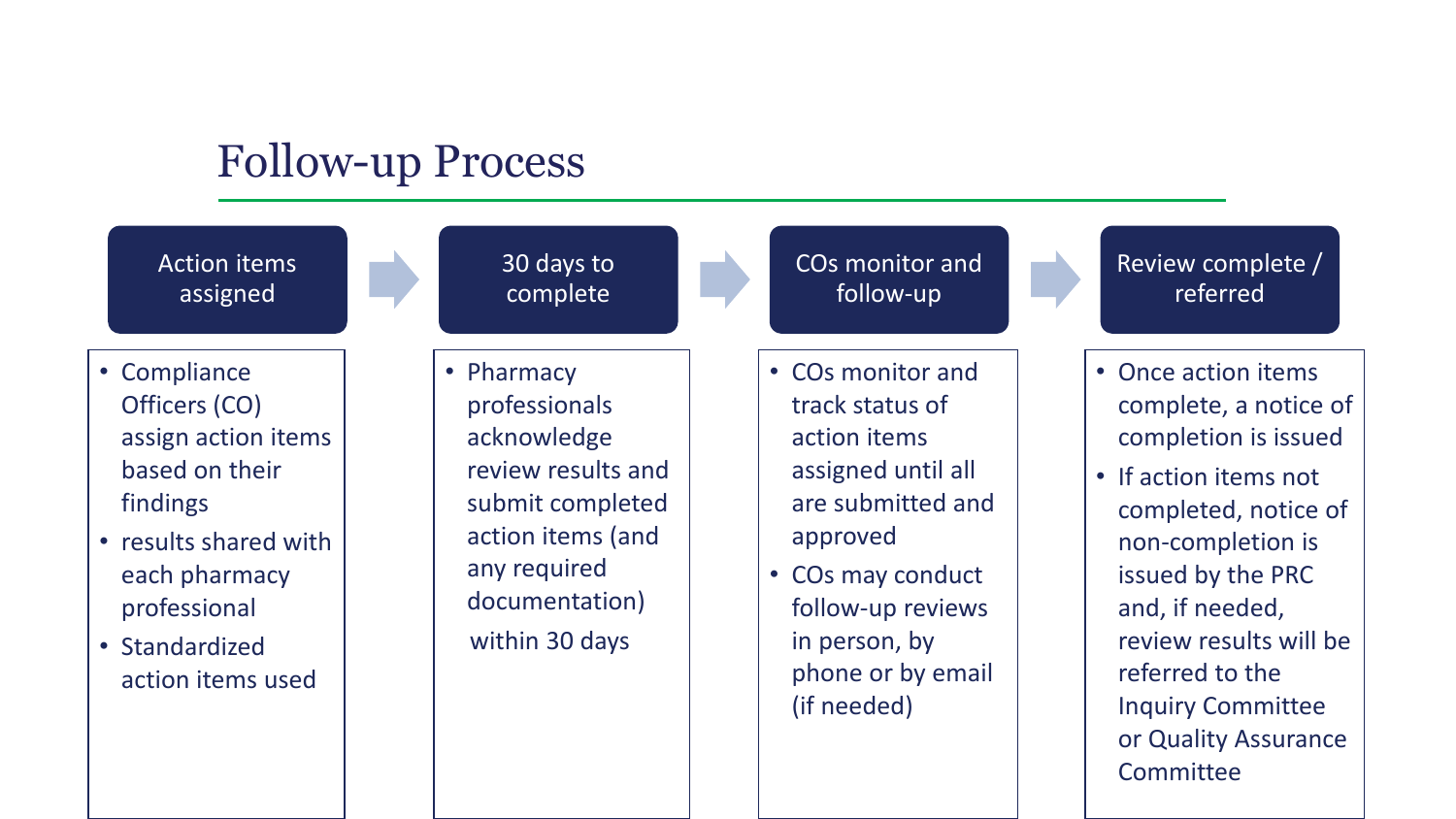#### Escalation Policy

- Pharmacy managers and pharmacy professionals have 30 calendar days for the correction of assigned action items; exception conditions as approved by the Director may override the 30 day standard response time.
- After 30 days has expired without correction, an escalated notice will be sent to action item owner from Director, giving 5 more days to complete.
- After the 5 days has expired without correction, an escalated notice is sent from Registrar, indicating if action item(s) not resolved in 2 days the issue will be forwarded to Inquiry Committee.
- If unresolved after the 2 days (total 37 days), the issue will be forwarded to Inquiry Committee. Responsibility for forwarding to Inquiry Committee to be delegated by the PRC to the Director of Practice Reviews and Quality Assurance.

The College allows 10 business days (14 calendar days) in between each step of the escalation process.